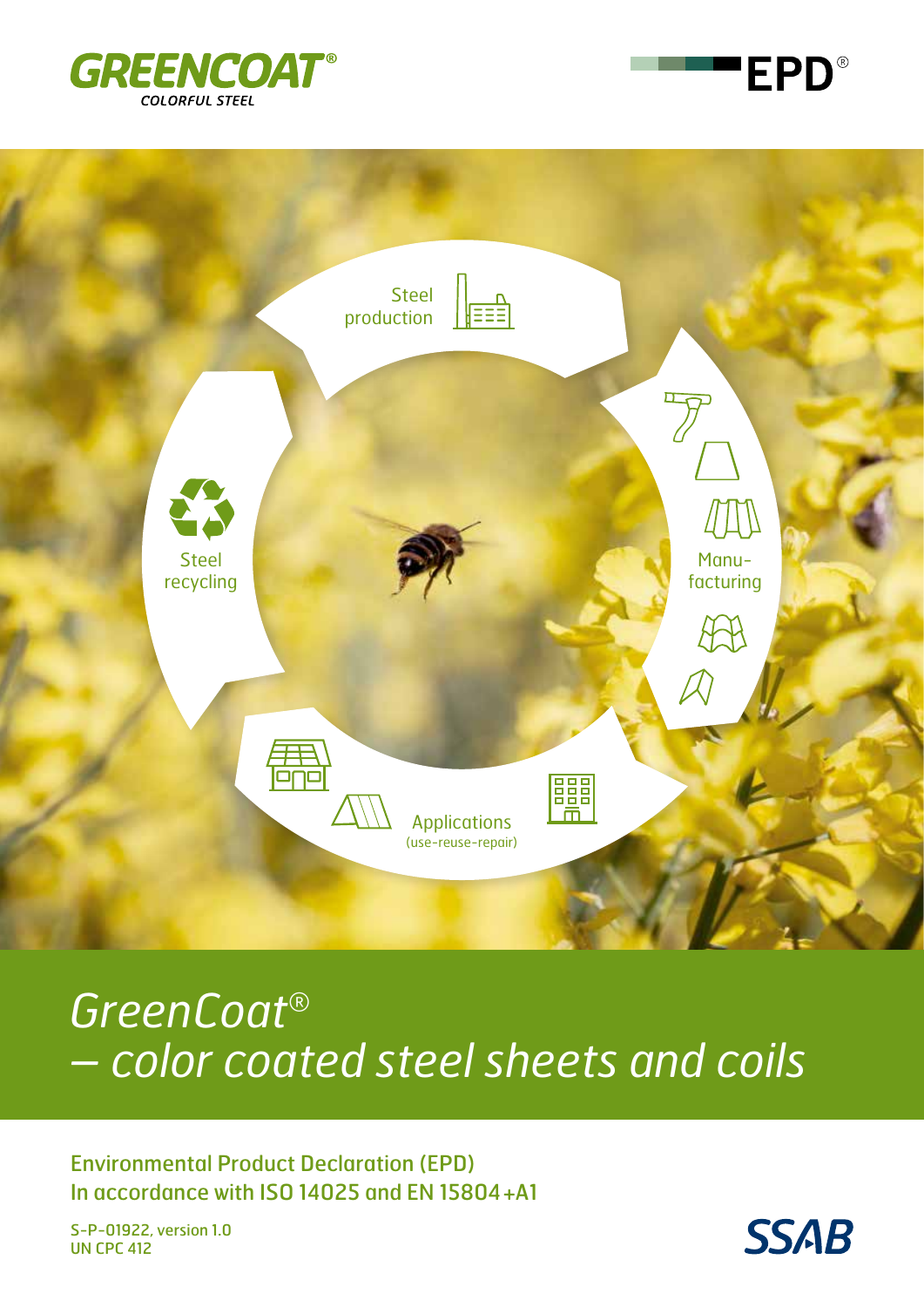

### **CONTENT**

| 1. SSAB's vision - a stronger, lighter and more sustainable world | 3  |
|-------------------------------------------------------------------|----|
| 2. SSAB in the circular economy                                   | 3  |
| 3. Product                                                        | 4  |
| 3.1 Technical information and application                         | 4  |
| 3.2 Product composition                                           | 4  |
| 3.3 Compliance with chemical legislation                          | 6  |
| 4. Production                                                     | 7  |
| 4.1 Production sites                                              | 7  |
| 4.2 Labeling and packaging                                        | 7  |
| 4.3 Sourcing and transportation                                   | 7  |
| 5. Recycling and waste processing                                 | 8  |
| 6. Information about safe use                                     | 8  |
| 6.1 Safety                                                        | 8  |
| 7. LCA information                                                | 9  |
| 8. Scope of declaration                                           | 10 |
| 9. Environmental performance                                      | 11 |
| 10. Additional information                                        | 12 |
| 11. Mandatory statements                                          | 12 |
| 12. Program-related information and verification                  | 12 |
| 13. References                                                    | 13 |
| 14. Contact information                                           | 13 |
| Annex 1                                                           | 15 |
|                                                                   |    |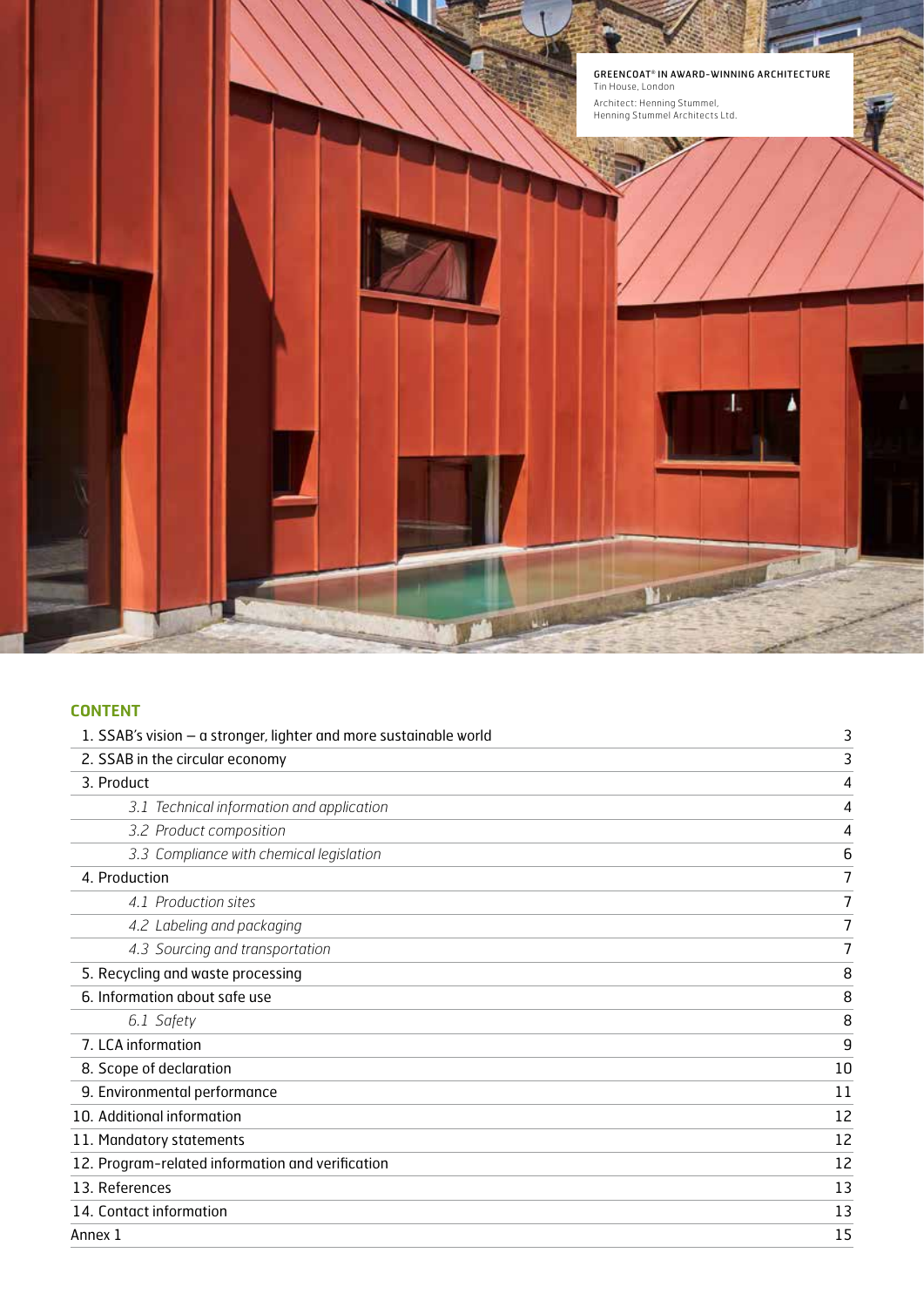# *1. SSAB's vision – a stronger, lighter and more sustainable world*

SSAB is a specialized global steel company driven by close relationships with our customers. SSAB develops and markets high performance steels that are either high strength or fit for purpose products designed for better performance and sustainability.

The company is a leading producer in the global market for Advanced High Strength Steels (AHSS) and Quenched & Tempered Steels (Q&T). We serve segments such as, automotive, mining and construction with strip, plate and tube products. SSAB's steels and services help to make end products lighter and better engineered, increasing their strength and lifespan.

SSAB has a cost-efficient and flexible production system. SSAB's production plants in Sweden, Finland and the US

have an annual steel production capacity of approximately 8.8 million tonnes. In Sweden and Finland, the integrated blast furnace process is used, whereas in the US, electric arc furnaces are used in a scrap-based production process.

SSAB has been at the forefront of sustainability in many ways. With confidence deriving from our traditions, we now strive to do even more. SSAB aims to be fossil-free as a company by 2045.

SSAB's environmental management is based on the international environmental management systems standard, ISO 14001. All production facilities within the scope of this Environmental Product Declaration have third-party ISO 14001 certification.

# *2. SSAB in the circular economy*

The term circular economy usually is used to describe a transition from linear business models, in which products are manufactured from raw materials, used and then discarded, to circular business models, where products or parts are repaired, re-used, returned and recycled. A circular economy promotes zero waste in order to create a more sustainable world.

In addition, it supports innovative design to promote recycling, a reduction in the amount of virgin materials used, and

encourages the re-use and recycling of all materials. A circular economy can be applied by adopting a lifecycle approach and measuring the social, economic and environmental impact at each stage of a product's lifecycle, including end of life. In summary, steel products promote the core objective of a circular economy because steel can be recycled without weakening its properties.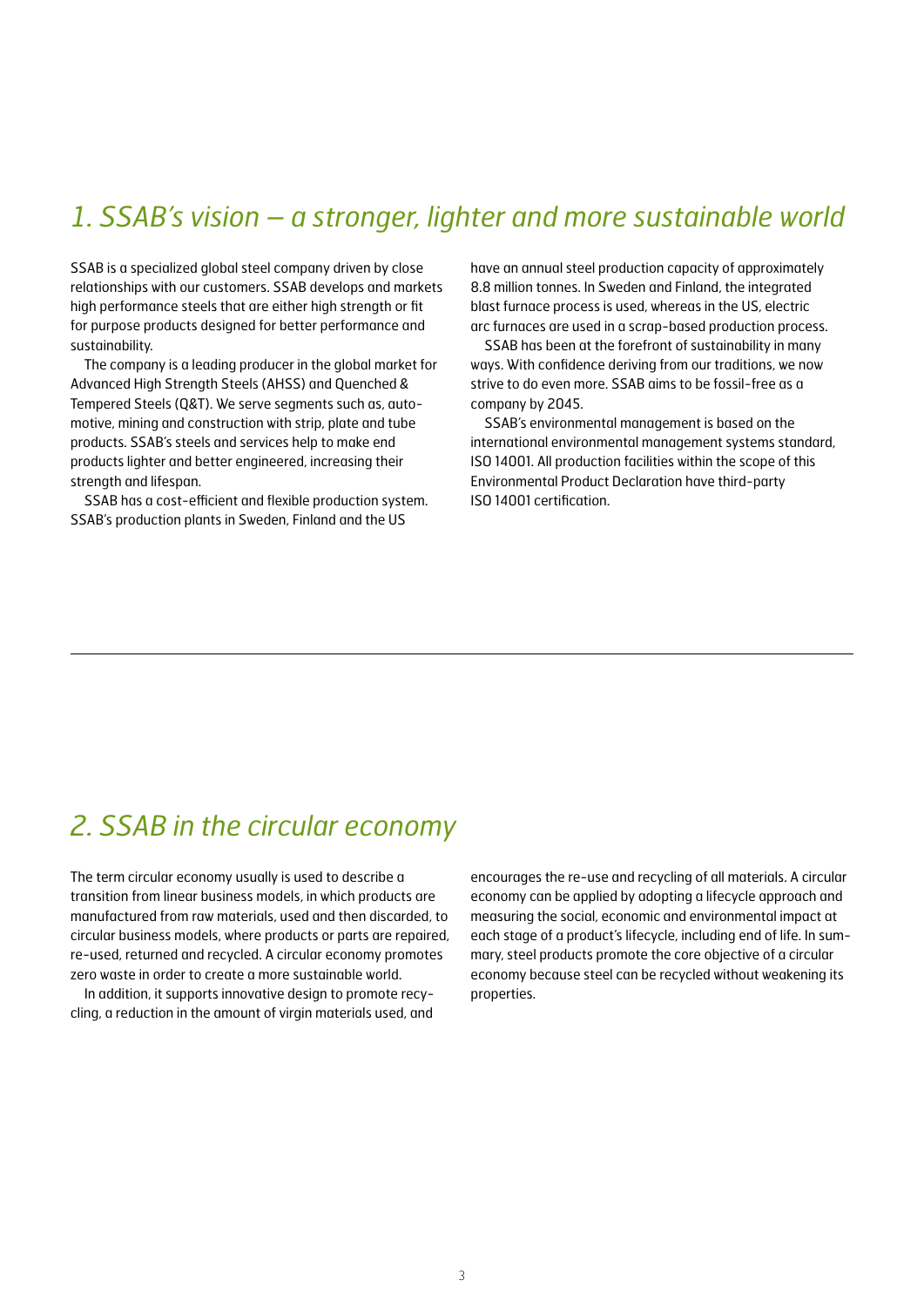# *3. Product*

### 3.1 TECHNICAL INFORMATION AND APPLICATION

GreenCoat® color coated steel products are used in the building industry, but also in light engineering, different indoor applications and transportation. GreenCoat® products are typically highly resistant to corrosion, UV radiation and scratches. They provide builders with a lightweight material that is easy to work with even down to -15°C.

Most of our GreenCoat® products feature a Bio-based Technology (BT) coating with a substantial portion of the traditional fossil oil replaced by Swedish rapeseed oil. This patented solution reduces the environmental footprint of GreenCoat® products. Being fully Cr(VI)-free, and with its color coating, full recyclability, compliance with REACH and numerous environmental certifications, GreenCoat® stands at the forefront of sustainable building solutions.

GreenCoat® products are available in a wide variety of attractive colors and finishes. The typical thickness range is from 0.45 mm to 1.5 mm, but availability depends on the product and width concerned. All SSAB color coated products are manufactured according to EN 10169. The main products included in the color coated product portfolio are listed below.

### 3.1.1 COLOR COATED STEEL ROOFING PRODUCTS

- GreenCoat Pural BT offers the highest level of durability with very scratch resistant and formable coating for roofing applications.
- GreenCoat PLX Pural BT offers the highest level of durability for long strip roofing.
- GreenCoat Pro BT a highly durable roofing product with optimized properties for tiles and profiles.
- GreenCoat PLX Pro BT a unique combination of steel and coating specially developed for high-end tinsmith applications.
- GreenCoat PLX Legacy a tinsmith product for old cultural historic buildings with special surface to be painted directly after installation.
- GreenCoat Mica BT a roofing product with exclusive, glittery surface.
- GreenCoat Crown BT a product with optimized properties for tile profiles and modular roofing. Matt version of the product has excellent color and gloss repeatability.
- GreenCoat Cool a roofing product with heat reflecting properties.
- Rough Matt Polyester a roofing product with rough appearance and good profiling properties.
- Polyester a product used in warehouses, agricultural constructions, halls and sheds.

### 3.1.2 COLOR COATED STEEL FAÇADE PRODUCTS

- GreenCoat Hiarc, GreenCoat Hiarc Max offer excellent weather resistance properties for superior aesthetic buildings that are built to last.
- GreenCoat Anti-Graffiti BT a highly durable product from which graffiti is easily removed.
- GreenCoat Pural Farm BT a highly durable product for agricultural buildings, also available as double sided.

#### 3.1.3 COLOR COATED STEEL RAINWATER SYSTEM PRODUCTS

• GreenCoat RWS – a double sided, high quality product for rainwater systems.

### 3.1.4 COLOR COATED STEEL INDOOR PRODUCTS

- GreenCoat FoodSafe BT a product for food business premises.
- Polyester Indoor a product with a wide range of special colors and glosses for indoor applications.
- Epoxy a product with excellent adhesive bonding properties used for sandwich panels for indoor applications.
- Laminate FoodSafe a product with excellent scratch resistance properties for the food industry.

Product-specific technical requirements regarding mechanical and other properties arise from national and/or international standards, such as EN 10169 or EN 10346, or customer specific standards. SSAB's unique products also have their own specific requirements.

For more detailed information about technical product properties and the product portfolio, please visit www.ssab.com.

### 3.2 PRODUCT COMPOSITION

#### 3.2.1 STEEL CHARACTERISTICS

The base material in color coated products is steel, which is typically coated with a zinc layer on both sides. Steel is an alloy of mainly iron and carbon, with small amounts of other alloying elements. These elements improve the chemical and physical properties of steel such as strength, ductility, and durability. The alloying elements of steel are physically bonded to the steels inherent crystalline structure. End application requirements determine the steel type: structural steels offer standardized mechanical properties according to EN 10346, while formable steels are used in deep drawing and in tinsmith applications.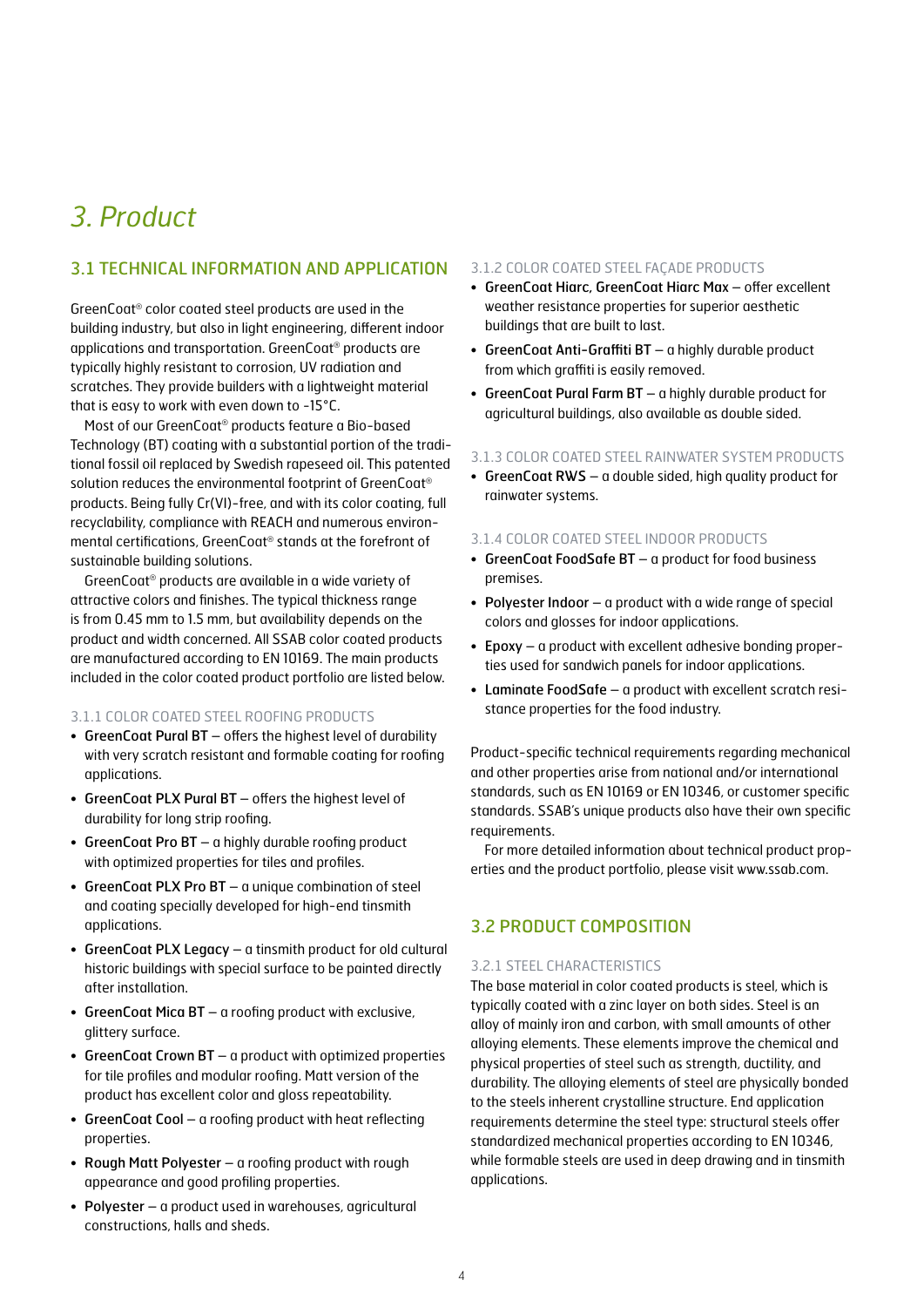#### 3.2.2 ZINC COATING

The zinc coating (Z,  $100-350$  g/m<sup>2</sup>) is lead free and has a minimum zinc content of 99%. It protects the steel from corrosion in two ways. It is a protective layer keeping oxygen and water away from the steel, but it also acts as a cathodic protection. This means that at cut edges or in case of damages through the zinc coating, the zinc will sacrifice itself and react to form protective compounds and block further corrosion processes.

### 3.2.3 PRE-TREATMENT AND COLOR COATINGS

SSAB color coated products typically comprise two paint layers, on both sides of the strip, and pre-treatment. These are typically applied to zinc-coated steel in an automated process. Paint layers are cured in elevated temperatures in a controlled process. Each of the layers has its own function. The pre-treatment layer improves the corrosion resistance, but also gives good adhesion to the primer layer. The primer layer is used for corrosion protection with corrosion protective additives. Primer layer also gives a good adhesion to the top coat. The top coat type is chosen based on the end application. The top coat gives the product its color, other chosen visual effects and largely defines the overall performance of the product. Total thickness of the color coating varies between  $25-50$   $\mu$ m depending on the product.

The reverse side of the sheet is typically painted with a two-layer gray reverse side coating which further enhances the corrosion resistance of the product. The reverse side coating is optimized to give a good adhesion in adhesive bonded or foam filled sandwich panels. If particular technical

or aesthetic requirements are set for the reverse side, the coating can be selected accordingly. Typical overall reverse side coating thickness is 12 µm. All SSAB color coated products are Cr(VI)-free.

#### 3.2.4 TYPICAL PRODUCT COMPOSITION

Table 1 shows as an example the composition of GreenCoat Hiarc in normal production (excluding packaging materials). This product is a typical example of a color coated product used especially within construction industry. The exact composition of steel varies according to material standards and customer requirements. This information given is based on color coated steel products produced at SSAB's sites in both Finland and Sweden.

The values provided are based on European Standards EN 10219-1, EN 10149-2, EN 10025-2, EN 10025-3, EN 10025-4, EN 10025-6, EN 10130, EN 10268, EN10346 and EN 10169 requirements on maximum concentrations, and included in Table 1 if the maximum levels according to these standards are 0.1% by weight, or higher.

More detailed information about the composition of different steels is available from national and international standards as well as from SSAB's website www.ssab.com.

Typical chemical contents of SSAB color coatings are shown in Table 3 (Annex 1). In the table, the weight percentage of a substance is reported if it is at least 0.1% of the product's weight. The weight percentages have been calculated for a color coated product with 0.45 mm steel thickness with Z100 zinc coating.

### TABLE 1. EXAMPLE OF THE GREENCOAT HIARC COMPOSITION

| Material                    | Content (%) of total<br>product weight | Ingredient     | Content (%, W/W) | <b>CAS number</b> |
|-----------------------------|----------------------------------------|----------------|------------------|-------------------|
| Steel Base (S280GD, 0.5 mm) | 91.3                                   | Iron (Fe)      | > 97             | 7439-89-6         |
|                             |                                        | Carbon (C)     | 0.20             | 7440-44-0         |
|                             |                                        | Silicon (Si)   | 0.60             | 7440-21-3         |
|                             |                                        | Manganese (Mn) | 1.70             | 7439-96-5         |
|                             |                                        | Phosphorus (P) | $-0.10$          | N/A               |
| Zinc Coating (Z275)         | 6.9                                    | Zinc(Zn)       | >99              | 7440-66-6         |
|                             |                                        | Aluminum (AI)  | 1.0              | 7429-90-5         |
| Color Coatings              | 1.8                                    | Other elements | 100              | N/A               |

#### Remarks

Physical state: solid Odor: odorless Color: metallic arav Boiling point: 2,750°C Melting point: 1,450 – 1,520°C Steel density: 7,850 kg/m<sup>3</sup>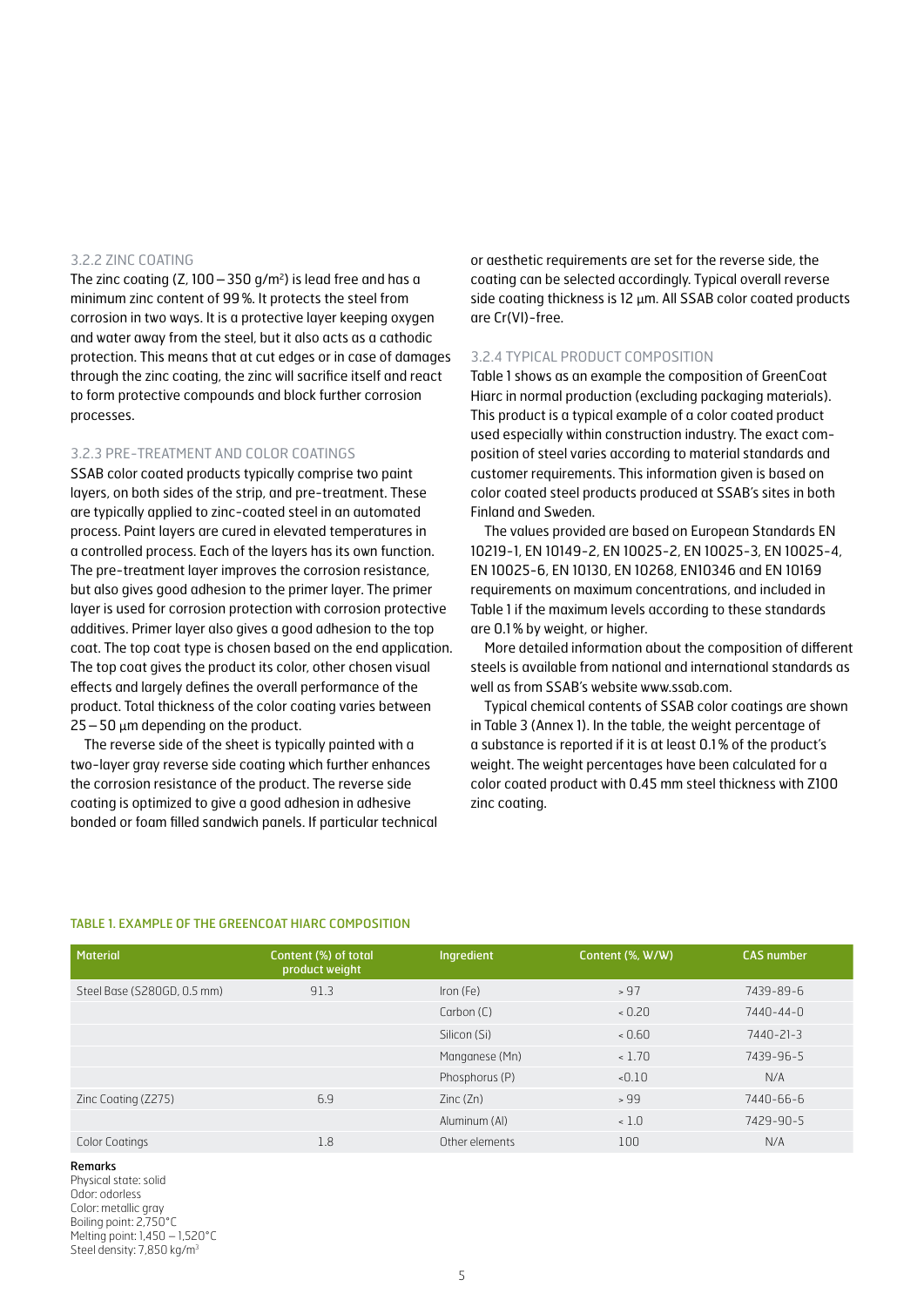### 3.3 COMPLIANCE WITH CHEMICAL LEGISLATION

SSAB actively tracks and anticipates future changes in environmental, safety and chemical legislation and complies with valid EU chemical regulations, such as the REACH Regulation 1907/2006. Communication and cooperation throughout the supply chain plays an important role and SSAB requires full REACH compliance from its subcontractors. SSAB tracks the list of Substances of Very High Concern (SVHC) and other legislative requirements to ensure products meet legal and customer requirements. In addition, SSAB observes and complies with the requests and recommendations of many customers to withdraw products containing hazardous substances in the customer sector.

SSAB's steel products do not contain substances of very high concern (SVHC) as defined and listed in the European

Chemicals Agency (ECHA) Candidate List of substances of very high concern for Authorisation, in levels above 0.01% by weight.

Steel contains very small amounts of impurities originating from natural raw materials and not added during the steel production process. The amount of impurities in the steels is minimal and, based on knowledge of the toxicity of these substances and their metallurgical bond in the steel matrix, does not pose a risk to the environment or human health.

For the construction industry, the Environmental Product Declaration will give benefits in rating schemes, such as BREEAM, LEED and Miljöbyggnad. Additionally, there are specific tools for material evaluation, such as BASTA, Byggvarubedömningen and SundaHus, where information from this Environmental Product Declaration is needed.

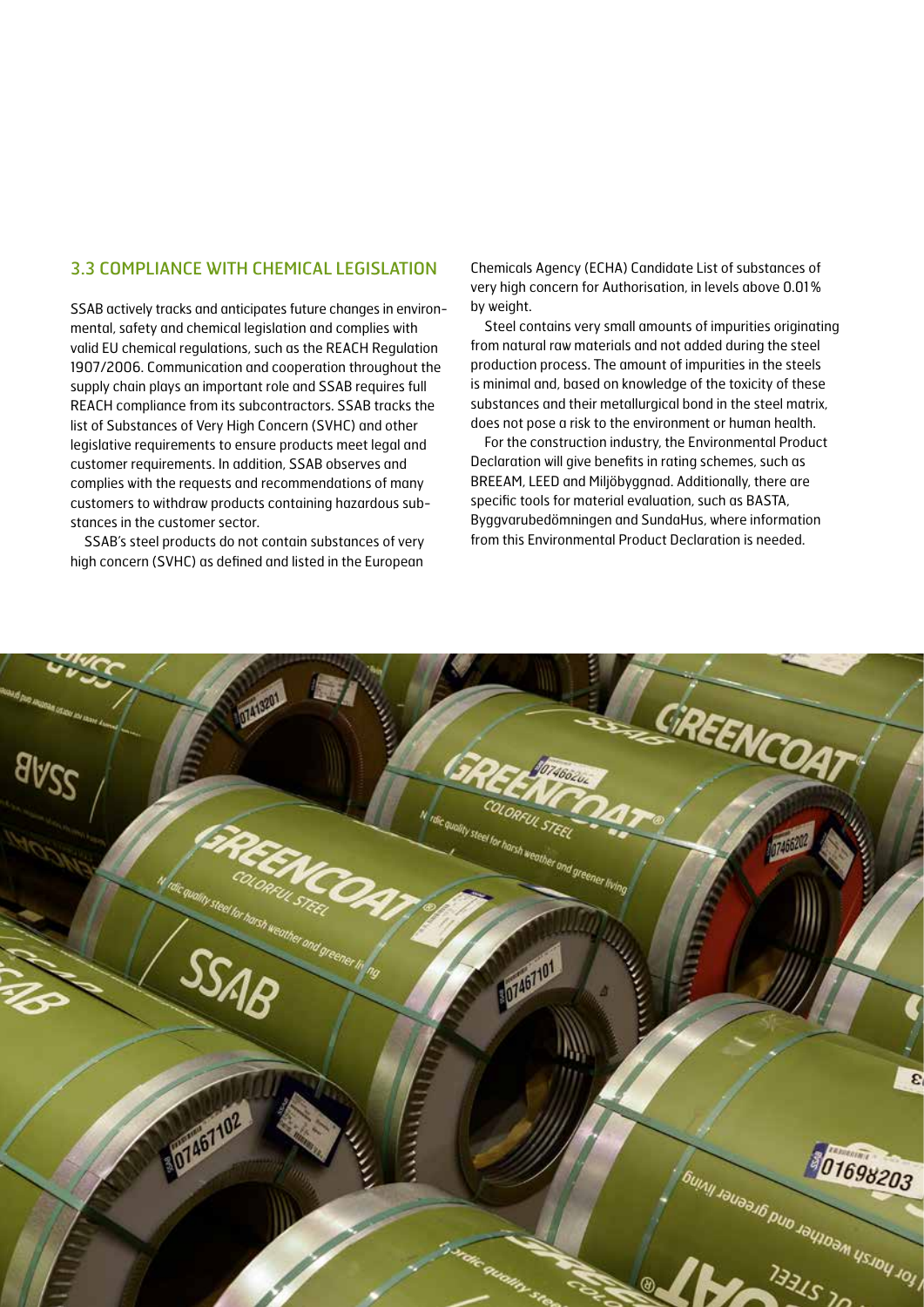# *4. Production*

### 4.1 PRODUCTION SITES

SSAB color coated steel coils and sheets are manufactured at SSAB's Hämeenlinna and Kankaanpää sites in Finland, and at Finspång site in Sweden. Metal coated and cold rolled steel strips manufactured at SSAB Hämeenlinna mill in Finland are used as the substrate for color coated steel products. Hot rolled steel typically produced at SSAB's Raahe site in Finland is used as the substrate for metal coated and cold rolled steel. Steel production is based on the use of iron ore as a raw material. However, SSAB uses approximately 20% of scrap steel in conjunction with steel production in the Nordics. The use of raw materials and energy has been optimized in steel production.

When scrap steel is used instead of virgin raw materials in steelmaking, the carbon dioxide emissions originating in steel production decrease accordingly. Steelmaking at SSAB uses scrap material from SSAB's own production processes and material sourced on the scrap steel market. Once steel has been made, it can be recycled without weakening its properties.

At SSAB, steelmaking processes have been continuously advanced and improved. As a result, SSAB's blast furnaces today are among the most efficient in the world in terms of minimizing carbon dioxide emissions from steel production.

Most of the energy used in ore-based steel production comes from coal, which is used as a reducing agent in ironmaking. The mineral products formed in SSAB's iron and steel production processes and the by-products generated in the coking process are recycled as industrial raw material or material to replace virgin resources. A high percentage of the dust originating in various processes is returned to the process to reduce waste and improve material efficiency.

## 4.2 LABELING AND PACKAGING

SSAB color coated products are labeled to be easily and permanently identifiable and traceable. Labeling complies with standards EN 10021 and EN 10204. In addition, the reverse side is marked with a text that identifies GreenCoat® and SSAB as the original manufacturer.

The packaging and protection of our steel products is usually determined when ordering. Strap bands, wood props, corner protection and other accessories supporting packaging are

used as appropriate and according to customer requirements. Paper and plastic film is usually used as the packaging material for cut lengths. The bundles are fastened with strap bands. Coils are delivered fastened with or without a base, based on the order protected by laminated plastic or cardboard, wrapping paper and plastic or metallic end rings, metallic corner protection and binding straps.

This section of the declaration is for information purposes only. The packaging materials are not included in the LCA study.

More information about the labeling and packaging can be found at www.ssab.com.

### 4.3 SOURCING AND TRANSPORTATION

The general terms and conditions of all new or renewed raw material sourcing contracts require compliance with SSAB's Supplier Sustainability Policy. Ethical values, environmental concerns and energy efficiency are considered when choosing suppliers. As regards the main raw materials used in steel production, iron ore pellets are sourced from Sweden and Russia, metallurgical coal from North America, Australia and Russia, metallurgical coke from Japan, China and Poland, limestone from Sweden, Norway, France and Spain, and scrap from Sweden, Finland and Russia. Alloys are sourced from multiple origins including Brazil, Russia, China, South Korea, Chile and the US. The company's own logistics unit is responsible for most of SSAB's transportation of raw materials and products. Finished products are transported by sea, road or rail.

SSAB's environmental objectives in respect of logistics are managed through a certified environmental management system. The aim is to increase the share of logistics contracts with partners who have signed up for energy efficiency agreements in the logistics and transport sector. Around 85% of SSAB's land transportations per tonne of products are carried by a partner signatory to energy efficiency agreements. Logistics companies outside an energy efficiency agreement are regularly encouraged to sign up to one. SSAB's international partners have certified environmental management systems. Logistics aims to optimize transport and maximize payloads and to combine transport as efficiently as possible.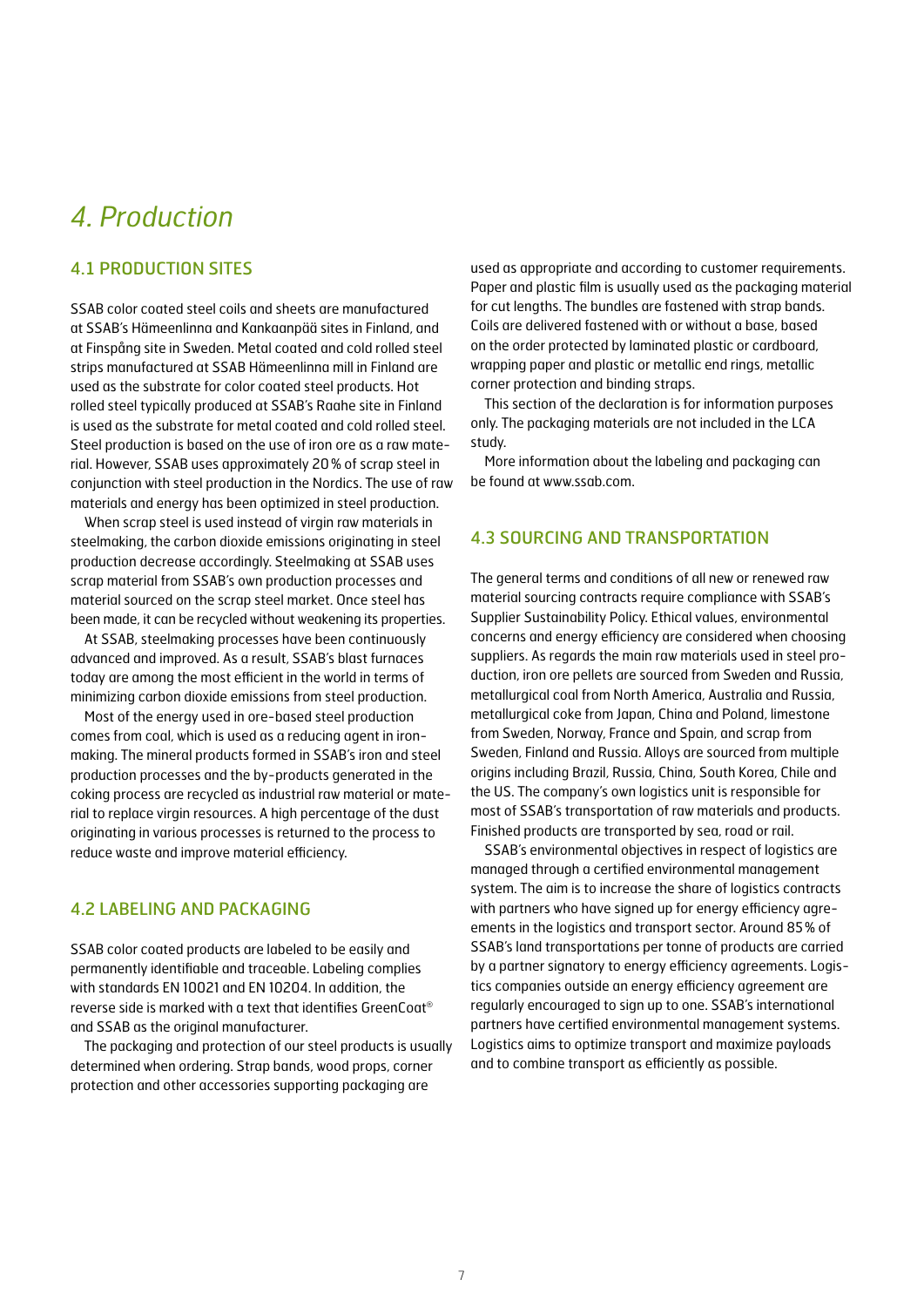# *5. Recycling and waste processing*

Steel is a fully recyclable material and scrap steel has a strong market position: steel recovered from structures and end products at the end of their lifecycle is efficiently recycled and re-used.

No hazardous waste is formed from end products and steel does not harm the environment. According to the European

Waste Catalogue, the waste code for steel products manufactured by SSAB after their useful life is 17 04 05 (iron and steel). All packaging materials for steel products can be recycled.

# *6. Information about safe use*

Steel poses no hazards to the environment in the forms supplied. Some grades of steel contain alloying elements such as manganese, chromium, niobium, vanadium, titanium, nickel, copper and silicon. None of these substances is released under normal or reasonably foreseeable conditions of use.

Dust and vapors may form when steel is melted, welded, cut or ground (or heated to very high temperatures). Long-term exposure to high dust and vapor concentrations may affect the health, especially the lungs. The composition of dust and vapor depends on the steel grade and methods employed.

Welding must be left to trained people. Personal protective equipment must be used and sufficient ventilation must be ensured in compliance with safety legislation. Instructions on the welding of metals and metal alloys can be found on the website of, for example, the European Steel Association www.eurofer.org.

The use and handling of steel does not endanger people or the environment and there are no specific exposure limits in place for this reason. Neither have any first aid measures, measures in the event of fire or unintentional emission, or measures as regards the handling and storage of steel been specified.

Normal precautions should be taken to avoid physical injuries caused mainly by the heavy weight or sharp edges of a product. Personal protective equipment such as special gloves and eye protection must be worn.

Color coated steel is not classified as dangerous under the EU's chemical regulation (REACH) and so no Safety Data Sheet or hazardous packaging, marking or transport rules and regulations are required.

### 6.1 SAFETY

- Always wear gloves and protective clothing when handling steel products.
- Be careful of sharp edges and corners.
- Always use official lifting equipment when moving steel products.
- Never use binding straps to lift a product.
- Straps under tension may cause injury when cut and the outer ring of a coil may rebound outwards.
- Never go under steel products when they are being moved.
- Make sure the securing straps are sufficiently strong and firmly attached.
- Always follow the industrial safety provisions in force and find out whether the installation site is subject to any particular safety requirements before beginning installation work.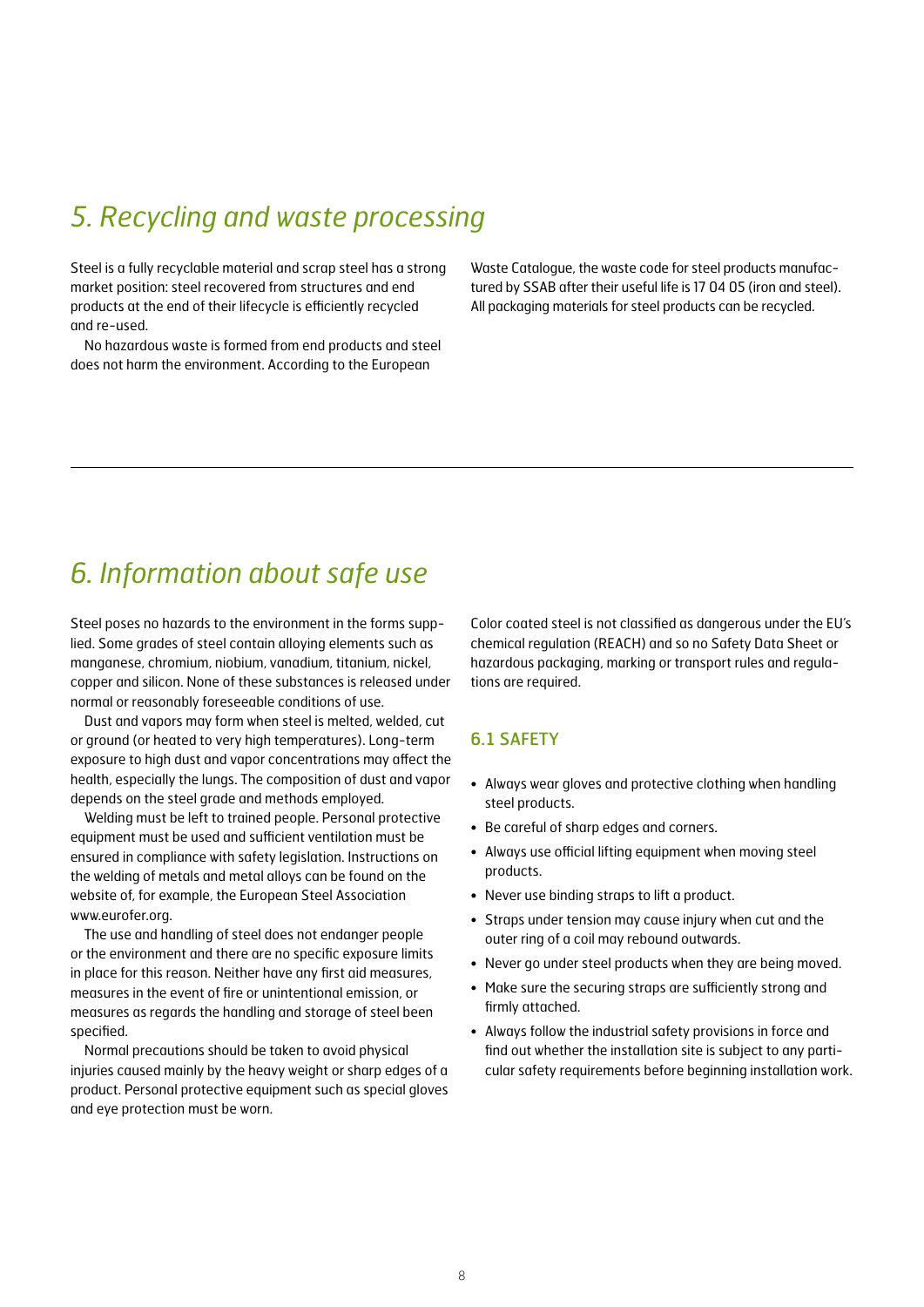# *7. LCA information*

- Functional unit / declared unit: 1 tonne (1,000 kg) of color coated steel sheets and coils.
- Reference service life: Not applicable.
- The LCA is based on data from the following SSAB production sites:
	- SSAB Europe Oy, Raahe, Finland
	- SSAB Europe Oy, Hämeenlinna, Finland
	- SSAB Europe Oy, Kankaanpää, Finland
	- SSAB EMEA AB, Finspång, Sweden
- Data quality and representativeness: Production data have been collected by SSAB directly from the production sites and are average values for the year 2017. The data have been measured and verified internally. The data are assumed to be the most relevant according to current conditions and production practices.
- Database(s) and LCA software used: The World Steel Association's 5th steel LCI dataset released in December 2018, the GaBi LCA Databases 2019 (SP39), the Gabi LCA Software (GaBi version 9).
- Description of system boundaries: Cradle-to-gate with options.
- Cut-off: The packaging material inflow is not included in the LCA. The packaging material represents less than 1% of the total inflow by mass and is therefore well below the limits given by the cut-off rules, stated in EN 15804, as well as the relevant PCR document for this EPD.
- Allocation: By-products such as blast furnace slag are used as input material in a number of industries, for example in road construction and as a substitute for cement. This study has used a conservative approach and considered all the environmental burdens associated with the production of the steel products and by-products as belonging to the production of the steel.
- End-of-Life Scenario: A recycling rate of 95% has been assumed for the steel product. That is to be seen as the proportion of the material in the product that will be recycled (or re-used) in a subsequent system. The recycling rate referring to the output of the recycling plant and all the material losses through the lifecycle have been taken into account, including material losses in the collection, sorting and recycling (or re-use) processes up to the point of final substitution. The scenario results in 5% material losses in total, considered as landfilling steel scrap.
- Net-scrap calculation: To some extent SSAB uses external scrap in the steel production. Therefore, this amount of scrap has been deducted from the stated recycling rate. This is done to calculate the amount of net-scrap to be credited in Module D. This is the amount of steel scrap available for the next lifecycle. The re-circulation of internal scrap has not been considered in this calculation, since it represents a closed loop inside the system boundary for the LCA.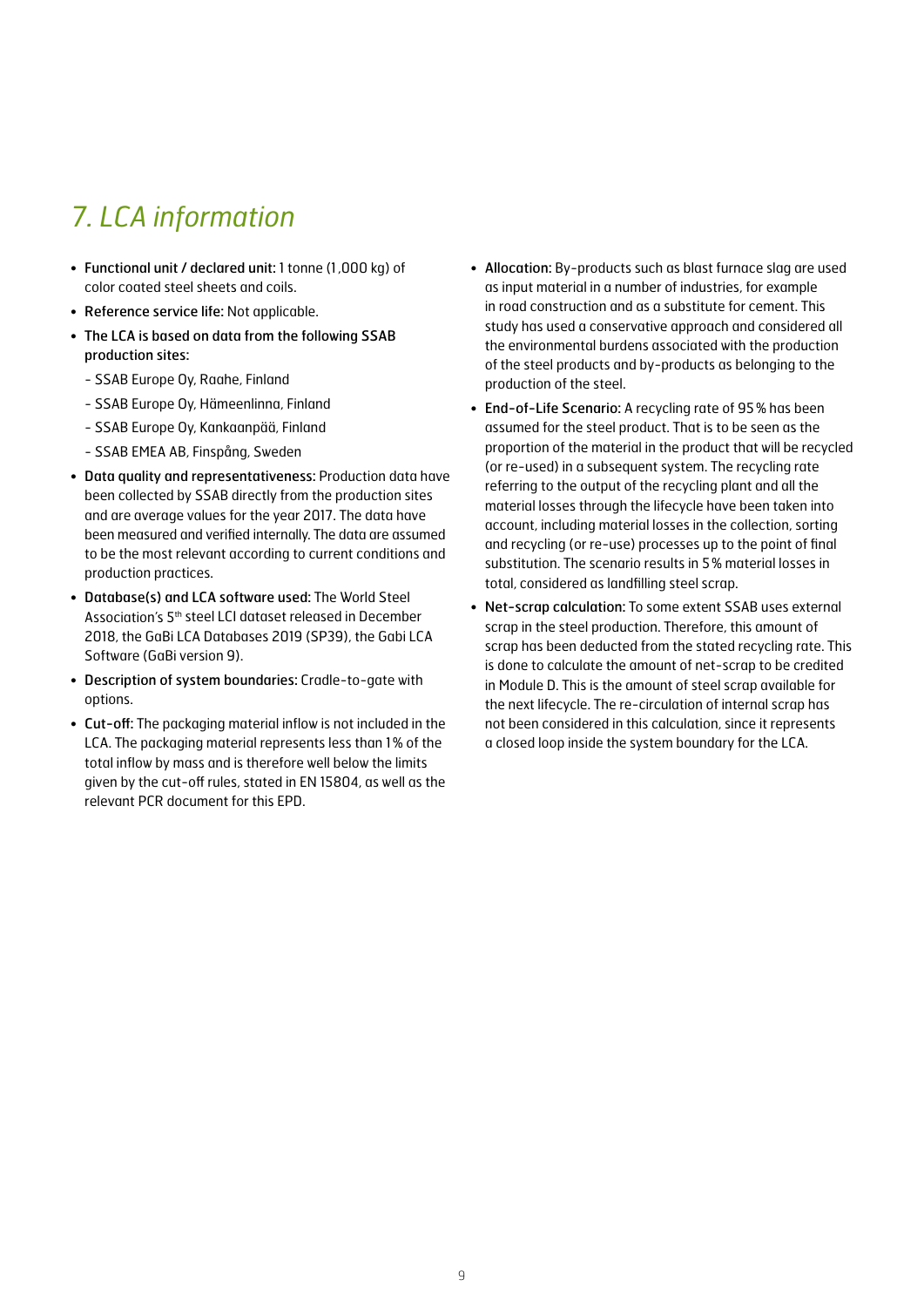# *8. Scope of declaration*

The scope of this declaration is for 1 tonne of color coated steel sheets and coils from cradle to the mill gate, including end-oflife processing and recycling: Modules A1–A3, C3–C4 and D (according to EN 15804). Modules A4–A5, B1–B7 and C1–C2 have not been included, due to the inability to predict how the material will be used following manufacture.

The system boundary applied in this study extends from Module A1, the mining of raw materials, such as iron ore and coal; Module A2, transport to and within the manufacturing site; Module A3, coke, iron and steel manufacture; ancillary

service operations; hot rolling of steel products, cold rolling, metal coating, color coating and packaging for dispatch to customers at the exit gate of the manufacturing site.

The system boundary also includes manufacture of other required input materials, transport between processing operations, the production of external services such as electricity, natural gas and water, and the production of by-products within the steelmaking process. Wastes and emissions to air, land and water are also included, as are Modules C3 scrap processing, C4 disposal to landfill and D recovery for recycling.

|                     | <b>Product stage</b> |                | <b>Construction</b><br>process stage                           |                | Use stage  |                |                |             |                | End of life stage         |                       | <b>Resource</b><br>recovery<br>stage |                |                  |                |                                                                            |
|---------------------|----------------------|----------------|----------------------------------------------------------------|----------------|------------|----------------|----------------|-------------|----------------|---------------------------|-----------------------|--------------------------------------|----------------|------------------|----------------|----------------------------------------------------------------------------|
| Raw material supply | Transport            | Manufacturing  | $\overline{c}$<br>gate<br>from the<br>Transport<br>site<br>the | ssembly<br>⋖   | Use        | Maintenance    | Repair         | Replacement | Refurbishment  | use<br>Operational energy | Operational water use | construction demolition<br>Θë        | Transport      | Waste processing | Disposal       | -potential<br>recovery<br>recycling<br>$\overline{\phantom{a}}$<br>Re-use- |
| AI                  | A <sub>2</sub>       | A <sub>3</sub> | A4                                                             | A <sub>5</sub> | B1         | B <sub>2</sub> | B <sub>3</sub> | <b>B4</b>   | B <sub>5</sub> | <b>B6</b>                 | <b>B7</b>             | C1                                   | C <sub>2</sub> | C <sub>3</sub>   | C <sub>4</sub> | D                                                                          |
| X                   | X                    | X              | <b>MND</b>                                                     | <b>MND</b>     | <b>MND</b> | <b>MND</b>     | <b>MND</b>     | <b>MND</b>  | <b>MND</b>     | <b>MND</b>                | <b>MND</b>            | <b>MND</b>                           | <b>MND</b>     | X                | X              | X                                                                          |

X=Module declared.

MND=Module not declared (such a declaration shall not be regarded as an indicator of a zero result).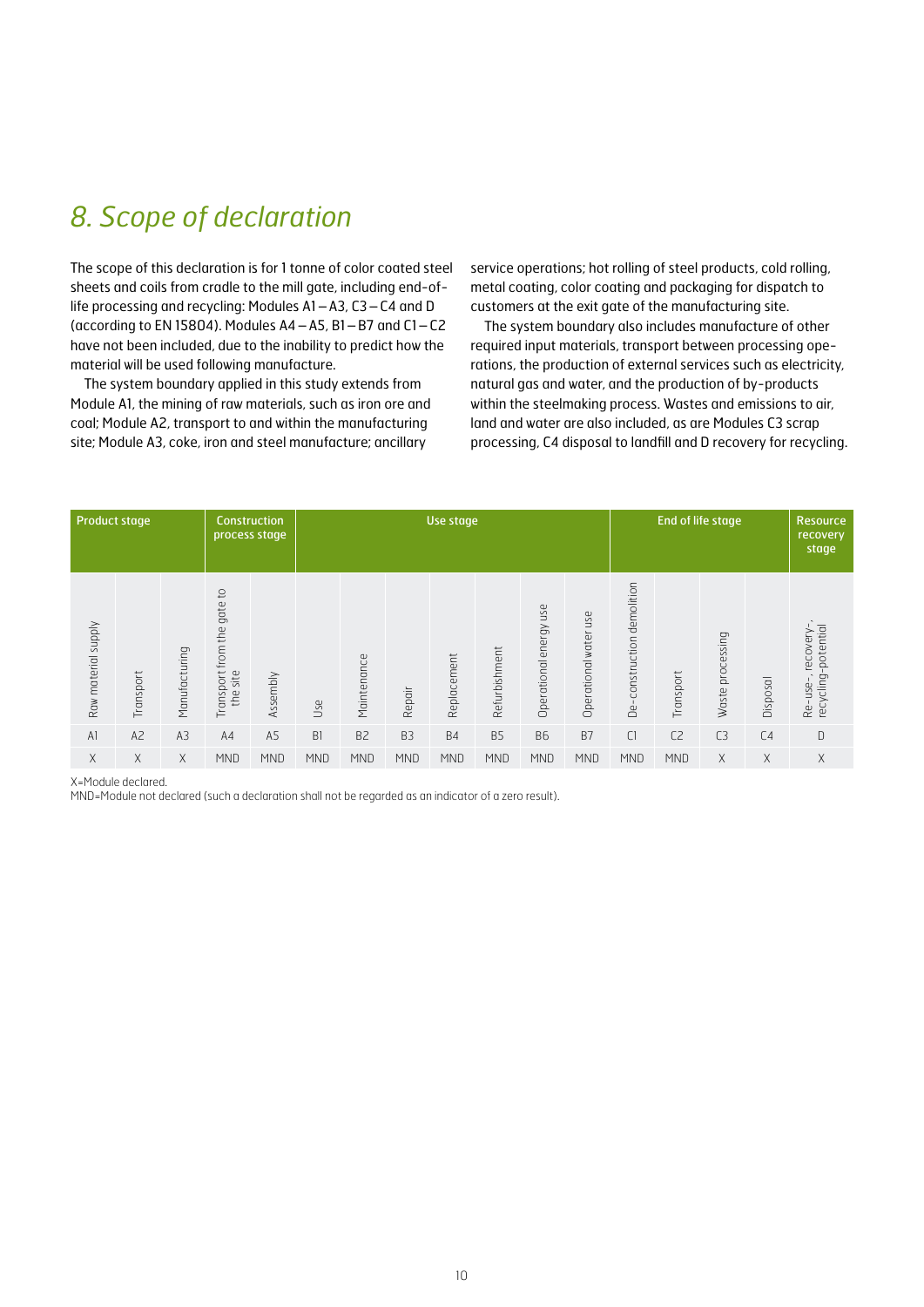# *9. Environmental performance*

For SSAB, the Nordic production system should be considered as one entity. A customer order is normally not dedicated to a specific production location, since the technical specification (data sheet) is used to identify the product.

Although there is a spread larger than 10% for some indicators, it would not be meaningful to report these at site level,

since the actual customer business is not conducted at site level.

In the case of color coated strip, mainly the ODP indicator differs, which can be explained by differences in the process chemicals used, rather than the performance of the sites per se. Tables 2a–2c show the results of the lifecycle assessment.

TABLE 2A. POTENTIAL ENVIRONMENTAL IMPACT PER 1,000 KG OF COLOR COATED STEEL SHEETS AND COILS

| Parameter                                           | <b>Unit</b>               | $A1 - A3$     | C <sub>3</sub> | C <sub>4</sub> | D              |
|-----------------------------------------------------|---------------------------|---------------|----------------|----------------|----------------|
| Global warming potential (GWP)                      | kg CO <sub>2</sub> equiv. | $2.63F + 0.3$ | $2.49F + 00$   | $7.44F - 01$   | $-1.48F + 0.3$ |
| Eutrophication potential (EP)                       | kg $(POA)3$ equiv.        | 6.41E-01      | $4.22F - 0.3$  | $5.00F - 04$   | $-2.17F - 01$  |
| Acidification potential (AP)                        | kg SO <sub>2</sub> equiv. | 5.83E+00      | 1.76E-02       | $4.42F - 0.3$  | $-2.93F + 00$  |
| Photo-oxidant formation potential (POCP)            | kg ethene equiv.          | $5.72F - 01$  | 1.95E-03       | $3.42F - 04$   | $-6.86E - 01$  |
| Ozone Layer Depletion Potential (ODP)               | kg CFC11 equiv.           | $2.07F - 08$  | 8.13F-15       | $4.32F - 15$   | $8.29F - 06$   |
| Abiotic depletion potential: fossil (ADP-fossil)    | MJ, net calorific value   | $3.17F + 04$  | 4.83E+01       | $1.04F + 01$   | $-1.44E + 04$  |
| Abiotic depletion potential: elements(ADP-elements) | kg Sb equiv.              | $1.75F - 01$  | 2.80E-06       | $7.41F - 08$   | $-4.56F - 03$  |

#### TABLE 2B. USE OF RESOURCES PER 1,000 KG OF COLOR COATED STEEL SHEETS AND COILS

| Parameter                       |                        | <b>Unit</b>             | $A1 - A3$     | C <sub>3</sub>           | C <sub>4</sub>           | D                 |
|---------------------------------|------------------------|-------------------------|---------------|--------------------------|--------------------------|-------------------|
|                                 | Used as energy carrier | MJ, net calorific value | $2.28F + 0.3$ | $3.56F + 00$             | $1.37F + 00$             | $9.56F + 02$      |
| Renewable<br>primary energy     | Used as raw materials  | MJ, net calorific value | $\Omega$      | 0                        | $\Omega$                 | 0                 |
|                                 | Total                  | MJ, net calorific value | $2.28F + 0.3$ | $3.56F + 00$             | $1.37F + 00$             | $9.56F + 02$      |
| Non-renewable<br>primary energy | Used as energy carrier | MJ, net calorific value | $3.34F + 04$  | $5.01F + 01$             | $1.08F + 01$             | $-1.39F + 04$     |
|                                 | Used as raw materials  | MJ, net calorific value | $\Omega$      | $\bigcap$                | $\Omega$                 | $\Omega$          |
|                                 | Total                  | MJ, net calorific value | 3.34E+04      | $5.01E + 01$             | $1.08F + 01$             | $-1.39F + 04$     |
| Secondary material              |                        | kg                      | 26            | $\overline{\phantom{a}}$ | $\overline{\phantom{0}}$ | $\qquad \qquad -$ |
| Renewable secondary fuels       |                        | MJ, net calorific value | 2.56F-07      | $\Omega$                 | $\Omega$                 | $\Omega$          |
| Non-renewable secondary fuels   |                        | MJ, net calorific value | 3.25E-06      | $\Omega$                 | $\Omega$                 | $\Omega$          |
| Net use of fresh water          |                        | m <sup>3</sup>          | 1.48E+00      | 1.49E-02                 | $2.72F - 0.3$            | $1.99F + 00$      |

### TABLE 2C. WASTE PRODUCTION PER 1,000 KG OF COLOR COATED STEEL SHEETS AND COILS

| Parameter            | Unit | $A1 - A3$    | C3           | ΓA          |               |
|----------------------|------|--------------|--------------|-------------|---------------|
| Waste, hazardous     | ka   | $6.44E + 01$ | 1.57E-06     | 1.84F-07    | $-9.72F - 04$ |
| Waste, non-hazardous | ka   | 7.80E+01     | $1.02F - 02$ | $5.01 + 01$ | .60F+02       |
| Waste, radioactive   | kq   | 6.81E-01     |              |             |               |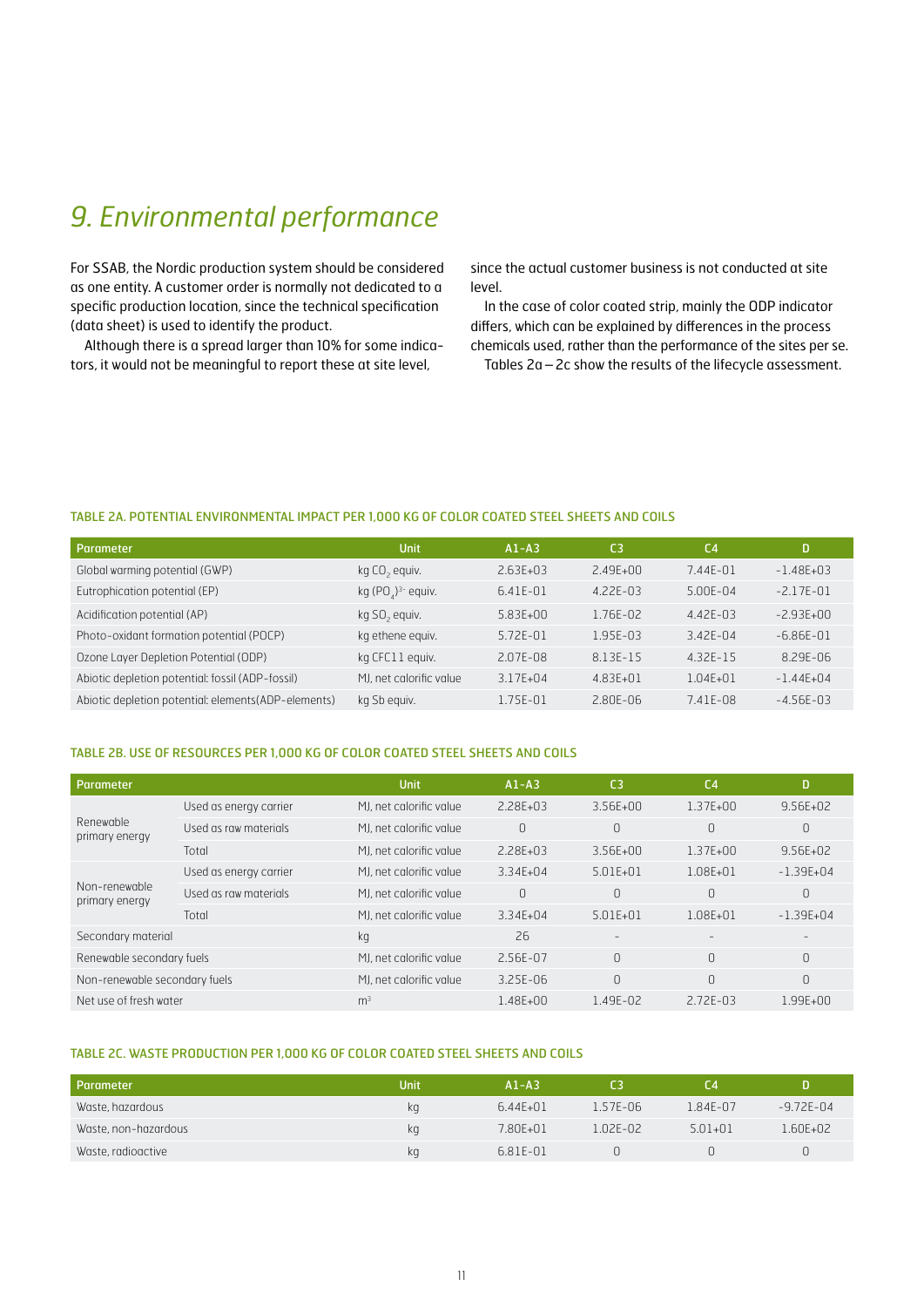# *10. Additional information*

Steel is 100% recyclable and its unique properties mean it can be recycled without loss of properties or performance.

# *11. Mandatory statements*

- The EPD for construction products may not be comparable if they do not comply with EN 15804.
- EPDs within the same product category but from different programs or utilizing different PCRs may not be comparable.

# *12. Program-related information and verification*

| Program                                                                               | The International EPD® System.<br>EPD International AB, Box 210 60, SE-100 31 Stockholm, Sweden.<br>www.environdec.com |
|---------------------------------------------------------------------------------------|------------------------------------------------------------------------------------------------------------------------|
| <b>EPD registration number</b>                                                        | S-P-01922                                                                                                              |
| Published                                                                             | 2020-03-31                                                                                                             |
| Valid until                                                                           | 2025-03-30                                                                                                             |
| Product group classification                                                          | <b>UN CPC 412</b>                                                                                                      |
| Reference year for data                                                               | 2017                                                                                                                   |
| Geographical scope                                                                    | Global                                                                                                                 |
|                                                                                       |                                                                                                                        |
| Core product category rules (c-PCR)                                                   | CEN standard EN 15804+A1 served as the core PCR.                                                                       |
| Product category rules (PCR)                                                          | PCR 2012:01 Construction products and Construction services. Version 2.3, 2018-11-15.                                  |
| PCR review was conducted by                                                           | The Technical Committee of the International EPD® System.<br>Chair: Massimo Marino.<br>Contact via info@environdec.com |
| Independent verification of the declaration<br>and data, according to ISO 14025:2006: | EPD Process Certification (internal)<br><b>O</b> EPD Verification (external)                                           |
| Third party verifier                                                                  | Carl-Otto Nevén<br>NEVÉN Miljökonsult                                                                                  |
| Accredited or approved by                                                             | The International EPD® System.                                                                                         |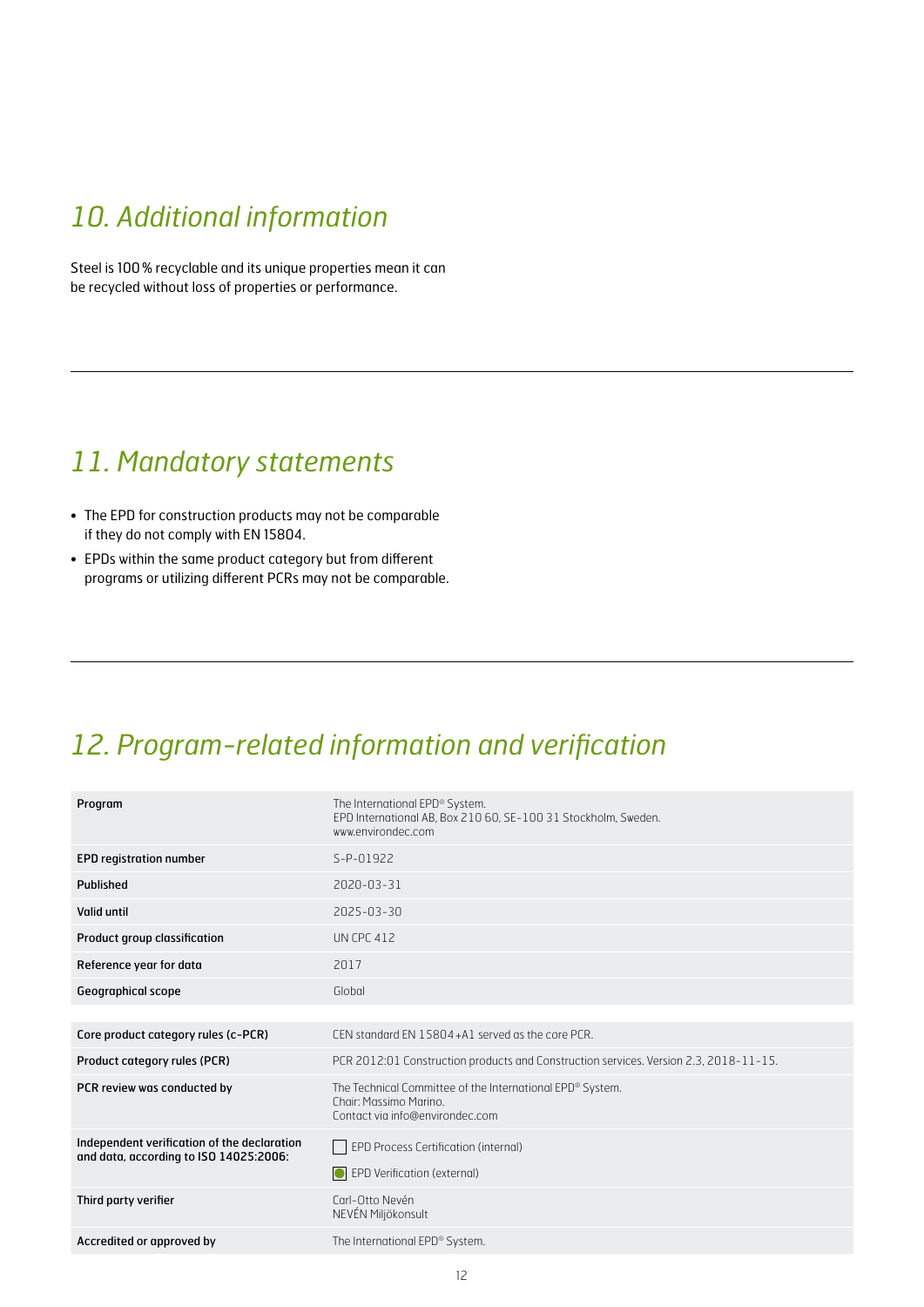# *13. References*

- ISO 14025:2006 Environmental labels and declarations Type III environmental declarations — Principles and procedures.
- General Programme Instructions of the International EPD® System. Version 3.01.
- EN 15804:2012+A1:2013 Sustainability of construction works Environmental product declarations – Core rules for the product category of construction products.
- PCR 2012:01. Construction Products and Construction Services. Version 2.3, 2018-11-15.
- World Steel Association Life Cycle Inventory study report, 2018 data release. This study report corresponds to the steel LCI data released in December 2018 for 17 products. This is the 5<sup>th</sup> worldsteel LCI study and has been carried out in accordance with the worldsteel LCI methodology report.
- The GaBi LCA Databases 2019 (SP39).
- The GaBi LCA Software (GaBi version 9).
- LCA methodology report SSAB steel products EPDs, as the basis for the publication of EPDs within The International EPD® System, IVL Report U 6256, 2020.

# *14. Contact information*

| <b>EPD</b> owner   | SSAB EMEA AB<br>SE-781 84 Borlänge<br>Sweden<br>www.ssab.com<br>Jonas Larsson                                                             |
|--------------------|-------------------------------------------------------------------------------------------------------------------------------------------|
| <b>LCA</b> author: | <b>IVL Swedish Environmental Research Institute</b><br>Valhallavägen 81<br>114 27 Stockholm<br>Sweden<br>www.ivl.se<br>Elisabeth Hallberg |
| Program operator   | EPD International AB<br>info@environdec.com                                                                                               |
|                    |                                                                                                                                           |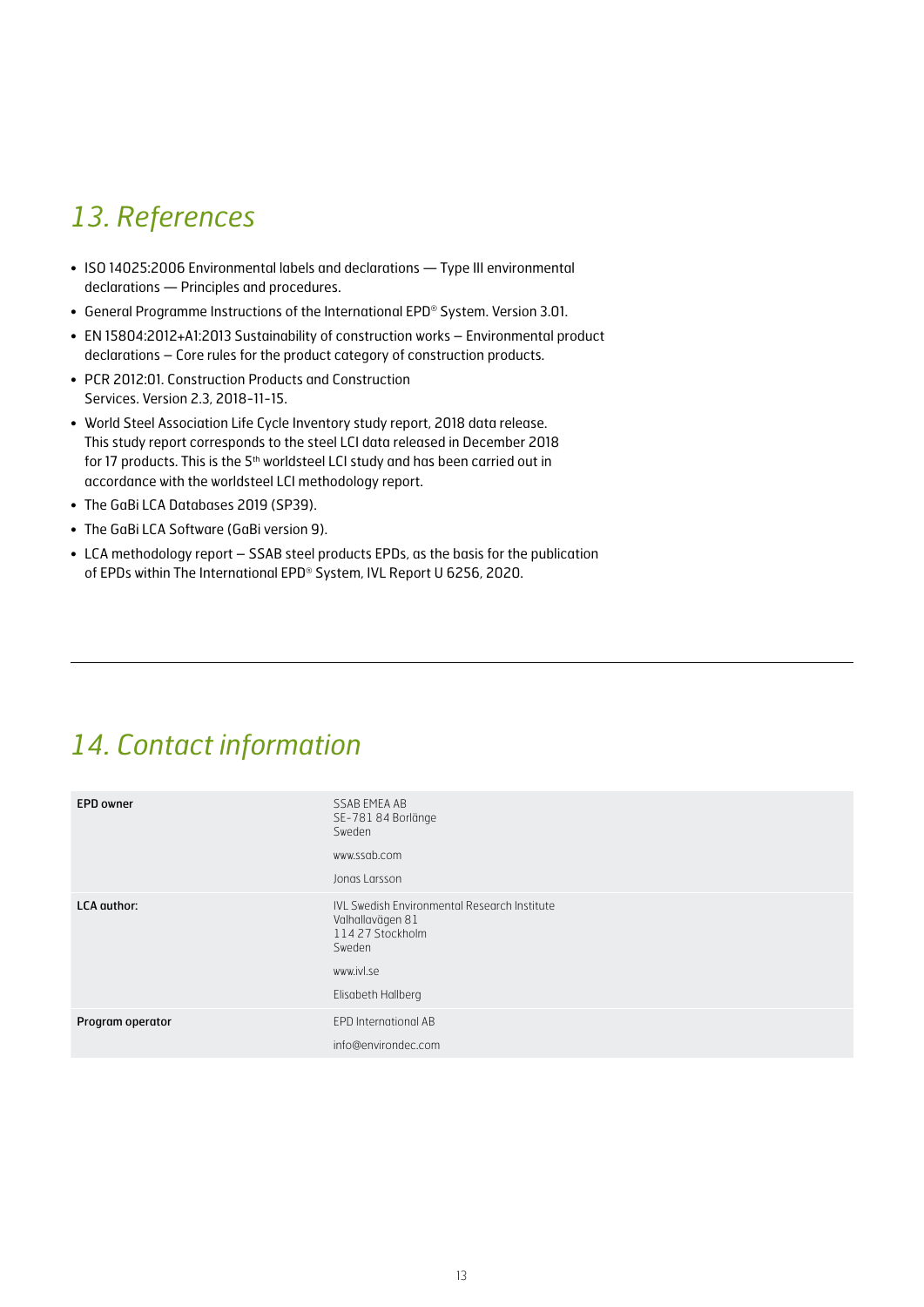GREENCOAT® PRODUC TS OFFER A SUBSTANTIAL PORTION OF SWEDISH RAPESEED OIL IN THE COATING.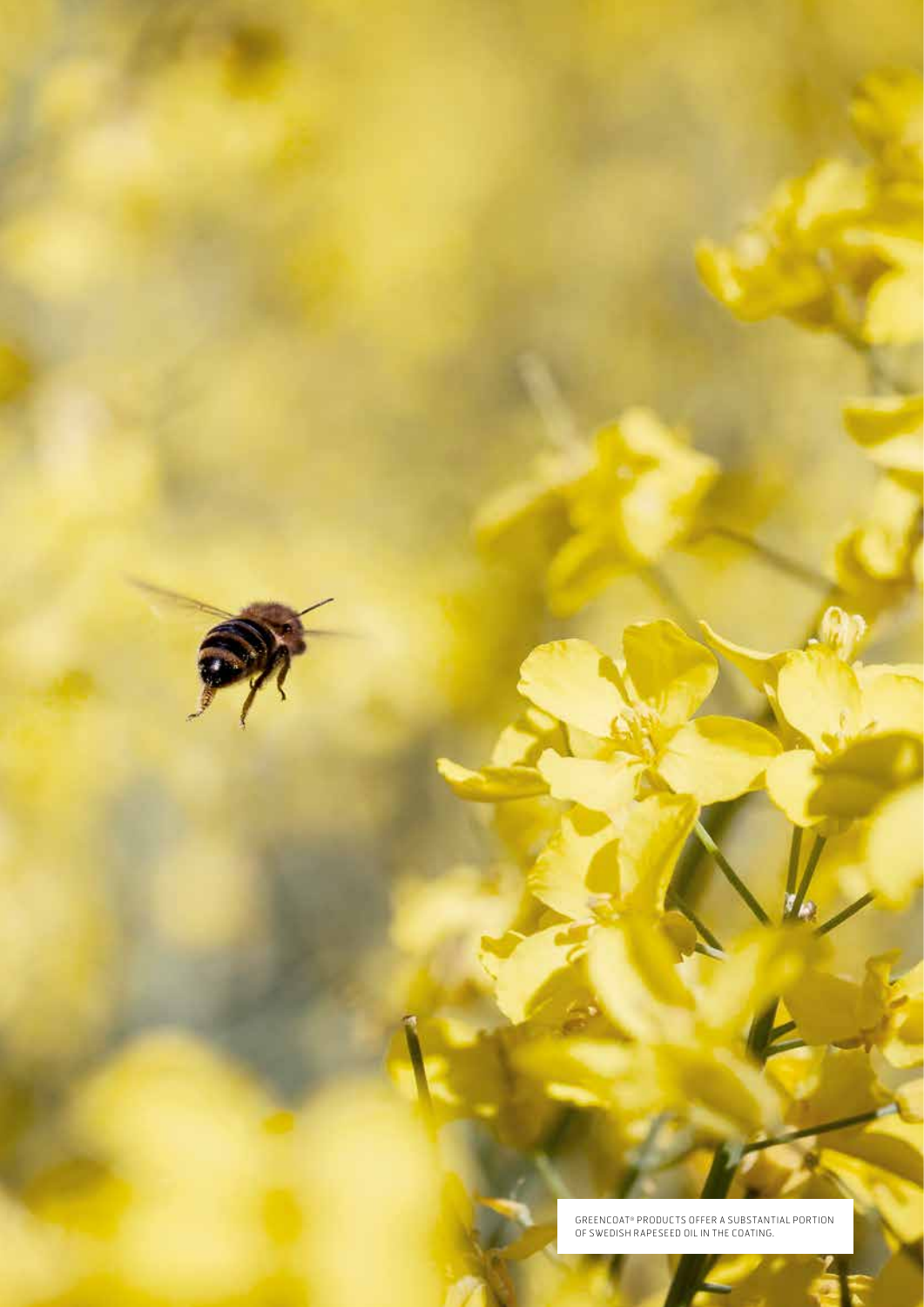#### TYPICAL CHEMICAL CONTENT OF COLOR COATINGS (= CURED PAINT COATINGS OR GLUED LAMINATE FOIL). Weights are calculated with 0.45 mm steel with zinc coating Z100.

| <b>Product</b>                                       | <b>Substance type</b> | <b>Substance content</b>      | Min [wt%] | Max [wt%] |
|------------------------------------------------------|-----------------------|-------------------------------|-----------|-----------|
|                                                      |                       | <b>PVDF</b>                   | 0.3       | 1.1       |
|                                                      |                       | Acrylic binder                | 0.2       | 0.3       |
|                                                      | Organic binders       | Epoxy*                        | 0.0       | 0.4       |
|                                                      |                       | Other organic binders         | 0.0       | $0.1\,$   |
|                                                      |                       | Titanium dioxide              | 0.0       | 0.5       |
| <b>GreenCoat Hiarc</b>                               |                       | Other pigments                | 0.0       | 0.1       |
|                                                      | Filler materials      | Organic fillers               | $0.0\,$   | $0.0\,$   |
|                                                      |                       | Inorganic fillers             | 0.0       | 0.2       |
|                                                      |                       | Organic additivies            | 0.0       | $0.0\,$   |
|                                                      | Nanoparticles         |                               | $0.0\,$   | $0.0\,$   |
|                                                      |                       | <b>PVDF</b>                   | 0.2       | 1.5       |
|                                                      | Organic binders       | Acrylic binder                | 0.2       | 0.3       |
|                                                      |                       | Epoxy*                        | 0.0       | 0.4       |
|                                                      |                       | Other organic binders         | 0.0       | 0.1       |
| <b>GreenCoat Hiarc Max</b>                           |                       | Titanium dioxide              | 0.0       | 0.5       |
|                                                      | Filler materials      | Other pigments                | 0.0       | 0.2       |
|                                                      |                       | Organic fillers               | 0.0       | 0.0       |
|                                                      |                       | Inorganic fillers             | 0.0       | 0.2       |
|                                                      |                       | Organic additivies            | 0.0       | $0.0\,$   |
|                                                      | Nanoparticles         |                               | 0.0       | 0.0       |
|                                                      |                       | Polyester binders (saturated) | 0.4       | 1.2       |
|                                                      |                       | Polyurethane binders          | 0.2       | 0.4       |
|                                                      | Organic binders       | Epoxy*                        | 0.0       | 0.4       |
|                                                      |                       | Other organic binders         | 0.0       | 0.1       |
|                                                      |                       | Natural oil alkyl esters (BT) | Yes       | Yes       |
| GreenCoat Pural BT,<br><b>GreenCoat PLX Pural BT</b> |                       | Titanium dioxide              | 0.0       | 0.7       |
|                                                      |                       | Other pigments                | 0.1       | 0.3       |
|                                                      | Filler materials      | Organic fillers               | 0.0       | $0.0\,$   |
|                                                      |                       | Inorganic fillers             | 0.0       | 0.2       |
|                                                      |                       | Organic additivies            | 0.0       | $0.0\,$   |
|                                                      | Nanoparticles         |                               | 0.0       | 0.0       |
|                                                      |                       | Polyester binders (saturated) | 0.3       | 1.5       |
|                                                      | Organic binders       | Other organic binders         | 0.0       | 0.4       |
|                                                      |                       | Epoxy*                        | $0.1\,$   | 0.1       |
|                                                      |                       | Natural oil alkyl esters (BT) | Yes       | Yes       |
| GreenCoat Pro BT,                                    |                       | Titanium dioxide              | 0.0       | 0.4       |
| GreenCoat PLX Pro BT                                 |                       | Other pigments                | $0.0\,$   | 0.1       |
|                                                      | Filler materials      | Organic fillers               | 0.0       | $0.1\,$   |
|                                                      |                       | Inorganic fillers             | 0.0       | 0.2       |
|                                                      |                       | Organic additivies            | $0.0\,$   | $0.0\,$   |
|                                                      | Nanoparticles         |                               | $0.0\,$   | $0.0\,$   |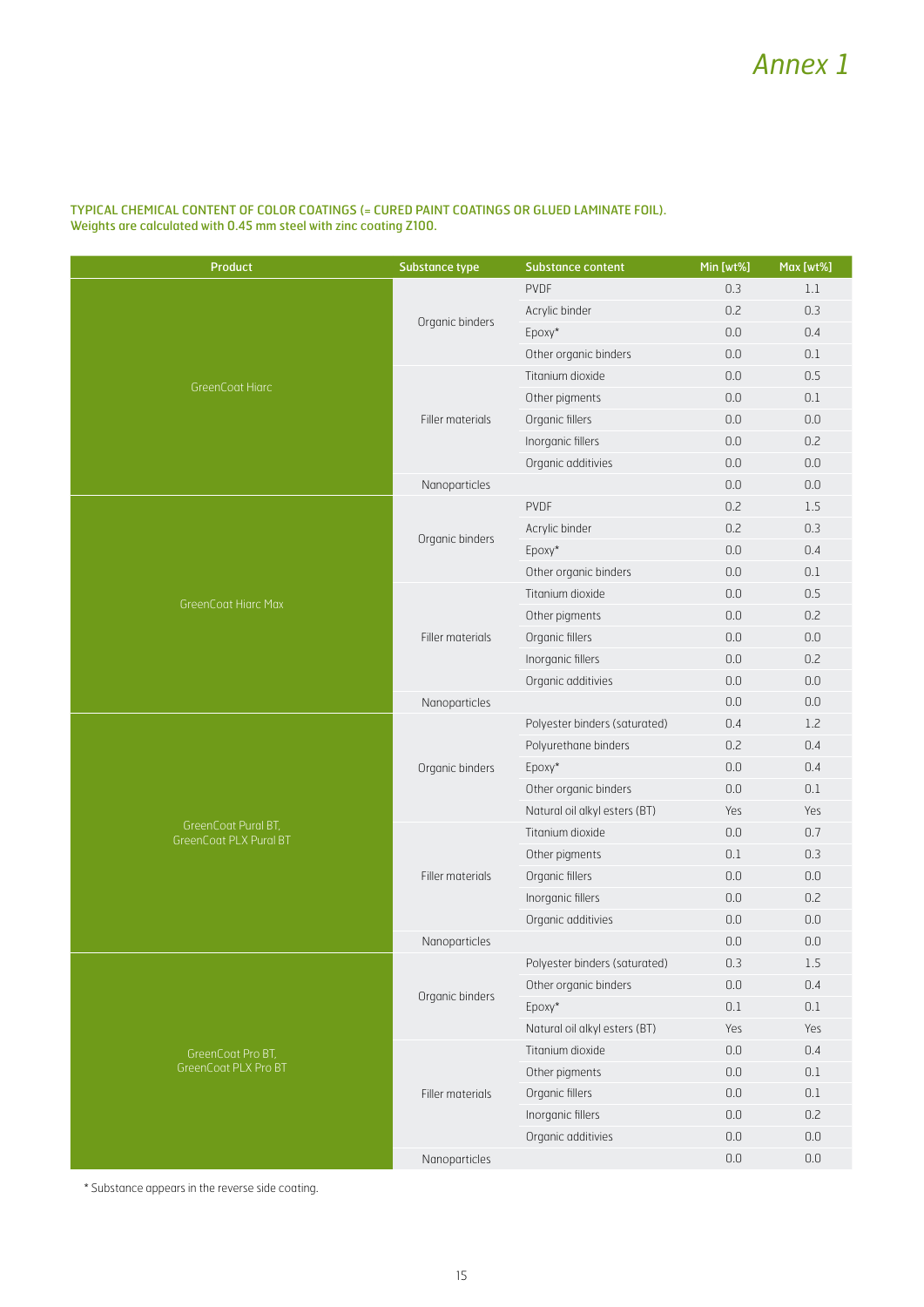| <b>Product</b>       | <b>Substance type</b> | <b>Substance content</b>      | Min [wt%] | Max [wt%] |
|----------------------|-----------------------|-------------------------------|-----------|-----------|
|                      |                       | Polyester binders (saturated) | 0.0       | 0.9       |
|                      | Organic binders       | Epoxy*                        | 0.0       | 0.4       |
|                      |                       | Other organic binders         | 0.0       | 0.1       |
|                      |                       | Titanium dioxide              | 0.0       | 0.2       |
| GreenCoat PLX Legacy |                       | Other pigments                | 0.0       | 0.1       |
|                      | Filler materials      | Organic fillers               | $0.0\,$   | $0.0\,$   |
|                      |                       | Inorganic fillers             | 0.0       | 0.1       |
|                      |                       | Organic additivies            | 0.0       | 0.0       |
|                      | Nanoparticles         |                               | 0.0       | 0.0       |
|                      |                       | Polyester binders (saturated) | 0.3       | 1.2       |
|                      |                       | Epoxy*                        | 0.0       | 0.4       |
|                      | Organic binders       | Other organic binders         | 0.0       | 0.1       |
|                      |                       | Natural oil alkyl esters (BT) | Yes       | Yes       |
|                      |                       | Titanium dioxide              | 0.0       | 0.4       |
| GreenCoat Mica BT    |                       | Other pigments                | 0.0       | 0.1       |
|                      | Filler materials      | Organic fillers               | 0.0       | 0.1       |
|                      |                       | Inorganic fillers             | 0.0       | 0.2       |
|                      |                       | Organic additivies            | $0.0\,$   | $0.0\,$   |
|                      | Nanoparticles         |                               | 0.0       | 0.0       |
|                      |                       | Polyester binders (saturated) | 0.4       | 1.0       |
|                      |                       | Polyurethane binders          | 0.1       | 0.1       |
|                      | Organic binders       | Epoxy*                        | 0.0       | 0.4       |
|                      |                       | Other organic binders         | 0.0       | 0.1       |
|                      |                       | Natural oil alkyl esters (BT) | Yes       | Yes       |
| GreenCoat Crown BT   |                       | Titanium dioxide              | 0.0       | 0.3       |
|                      |                       | Other pigments                | 0.0       | 0.3       |
|                      | Filler materials      | Organic fillers               | 0.0       | 0.1       |
|                      |                       | Inorganic fillers             | 0.0       | 0.2       |
|                      |                       | Organic additivies            | $0.0\,$   | 0.1       |
|                      | Nanoparticles         |                               | 0.0       | 0.0       |
|                      |                       | Polyester binders (saturated) | 0.6       | 1.5       |
|                      | Organic binders       | Epoxy*                        | $0.0\,$   | 0.4       |
|                      |                       | Other organic binders         | $0.0\,$   | $0.1\,$   |
|                      |                       | Titanium dioxide              | $0.0\,$   | 0.6       |
| GreenCoat Cool       |                       | Other pigments                | 0.0       | 0.4       |
|                      | Filler materials      | Organic fillers               | $0.0\,$   | $0.0\,$   |
|                      |                       | Inorganic fillers             | $0.0\,$   | $0.1\,$   |
|                      |                       | Organic additivies            | 0.0       | $0.0\,$   |
|                      | Nanoparticles         |                               | $0.0\,$   | $0.0\,$   |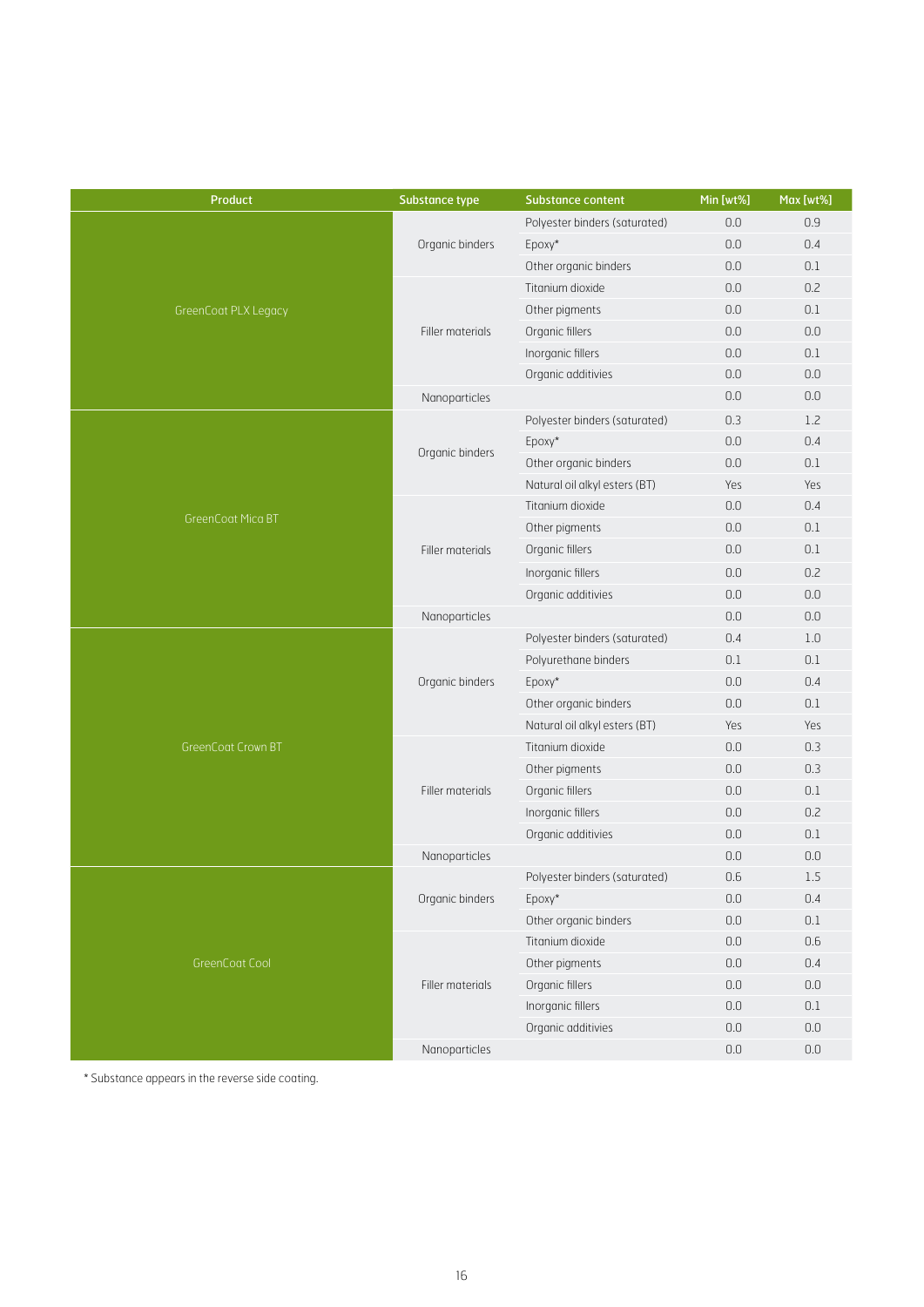| Product                    | <b>Substance type</b> | Substance content             | Min [wt%] | Max [wt%] |
|----------------------------|-----------------------|-------------------------------|-----------|-----------|
|                            |                       | Polyester binders (saturated) | 0.0       | 0.5       |
|                            |                       | Epoxy*                        | 0.0       | 0.4       |
| GreenCoat Anti-Graffiti BT | Organic binders       | Other organic binders         | 0.0       | 1.0       |
|                            |                       | Natural oil alkyl esters (BT) | Yes       | Yes       |
|                            |                       | Titanium dioxide              | 0.0       | 0.2       |
|                            |                       | Other pigments                | 0.0       | 0.1       |
|                            | Filler materials      | Organic fillers               | 0.0       | $0.0\,$   |
|                            |                       | Inorganic fillers             | 0.0       | 0.1       |
|                            |                       | Organic additivies            | 0.0       | 0.0       |
|                            | Nanoparticles         |                               | 0.0       | $0.0\,$   |
|                            |                       | Polyester binders (saturated) | 1.4       | 2.4       |
|                            | Organic binders       | Other organic binders         | 0.0       | 0.0       |
|                            |                       | Titanium dioxide              | 0.1       | 0.6       |
|                            |                       | Other pigments                | 0.1       | 0.2       |
| <b>GreenCoat RWS</b>       | Filler materials      | Organic fillers               | 0.0       | 0.0       |
|                            |                       | Inorganic fillers             | 0.0       | 0.2       |
|                            |                       | Organic additivies            | 0.0       | 0.0       |
|                            | Nanoparticles         |                               | 0.0       | 0.0       |
|                            |                       | Polyester binders (saturated) | 0.4       | 0.9       |
|                            | Organic binders       | Polyurethane binders          | 0.2       | 0.4       |
|                            |                       | Epoxy*                        | 0.0       | 0.4       |
|                            |                       | Other organic binders         | 0.0       | 0.1       |
|                            |                       | Natural oil alkyl esters (BT) | Yes       | Yes       |
| GreenCoat Pural Farm BT    |                       | Titanium dioxide              | 0.0       | 0.6       |
|                            |                       | Other pigments                | 0.1       | 0.3       |
|                            | Filler materials      | Organic fillers               | 0.0       | 0.0       |
|                            |                       | Inorganic fillers             | 0.0       | 0.2       |
|                            |                       | Organic additivies            | 0.0       | 0.0       |
|                            | Nanoparticles         |                               | 0.0       | 0.0       |
|                            |                       | Polyester binders (saturated) | 0.6       | 1.2       |
|                            | Organic binders       | Epoxy*                        | 0.0       | 0.4       |
|                            |                       | Other organic binders         | 0.0       | $0.1\,$   |
|                            |                       | Titanium dioxide              | 0.0       | 0.5       |
| Rough Matt Polyester       |                       | Other pigments                | 0.0       | 0.1       |
|                            | Filler materials      | Organic fillers               | $0.0\,$   | $0.0\,$   |
|                            |                       | Inorganic fillers             | 0.0       | 0.2       |
|                            |                       | Organic additivies            | $0.0\,$   | $0.0\,$   |
|                            | Nanoparticles         |                               | $0.0\,$   | $0.0\,$   |
|                            |                       | Polyester binders (saturated) | 0.6       | 1.2       |
|                            | Organic binders       | Epoxy*                        | $0.0\,$   | 0.4       |
|                            |                       | Other organic binders         | $0.0\,$   | $0.1\,$   |
|                            |                       | Titanium dioxide              | 0.0       | 0.5       |
| Polyester                  |                       | Other pigments                | 0.0       | $0.1\,$   |
|                            | Filler materials      | Organic fillers               | $0.0\,$   | $0.0\,$   |
|                            |                       | Inorganic fillers             | 0.0       | 0.2       |
|                            |                       | Organic additivies            | 0.0       | $0.0\,$   |
|                            | Nanoparticles         |                               | $0.0\,$   | $0.0\,$   |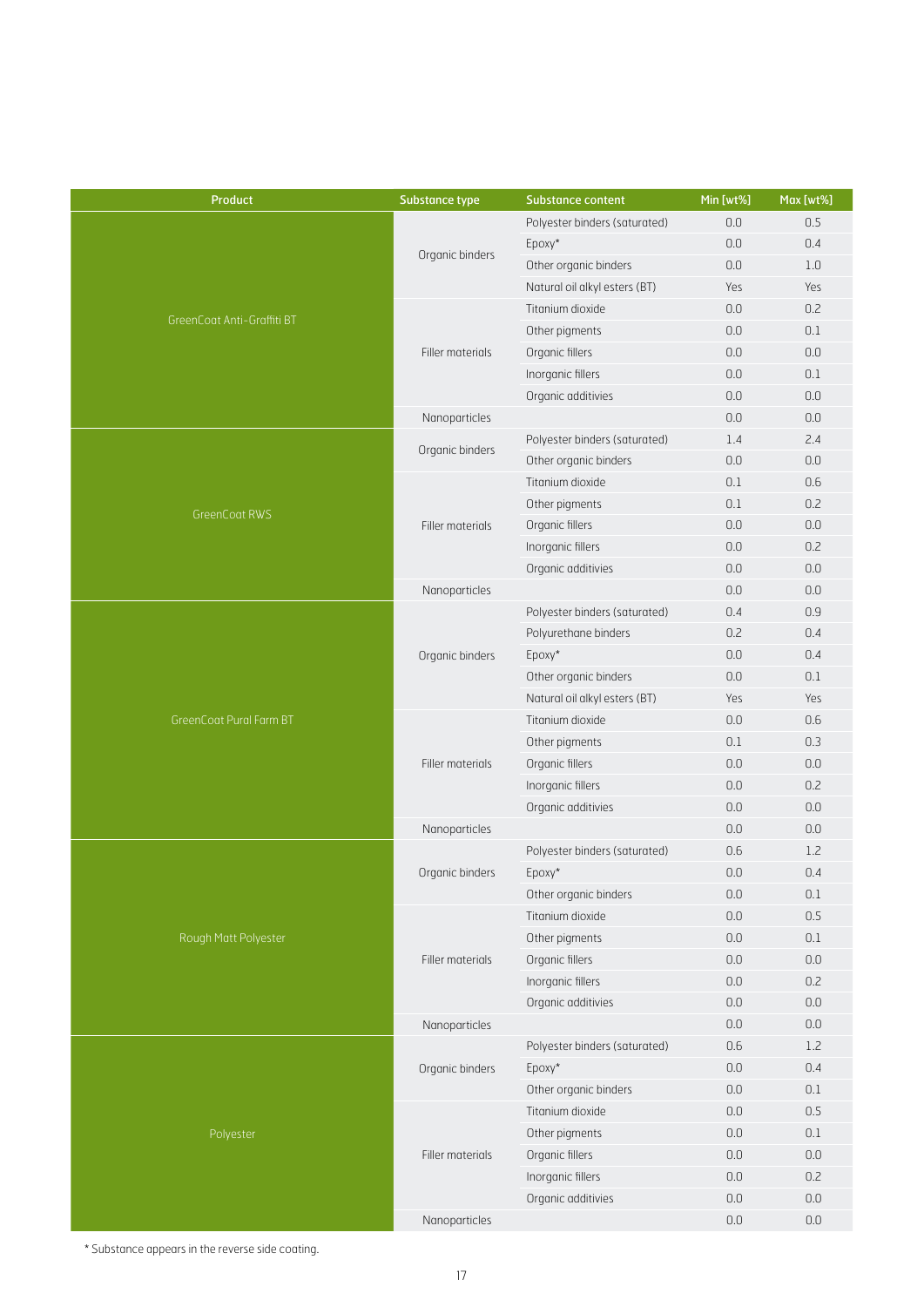| Product               | Substance type    | <b>Substance content</b>      | Min [wt%] | Max [wt%] |
|-----------------------|-------------------|-------------------------------|-----------|-----------|
|                       |                   | Polyester binders (saturated) | 0.6       | 1.2       |
|                       | Organic binders   | Epoxy*                        | 0.0       | 0.4       |
|                       |                   | Other organic binders         | 0.0       | 0.1       |
|                       |                   | Titanium dioxide              | 0.0       | 0.5       |
| Polyester Indoor      |                   | Other pigments                | 0.0       | 0.1       |
|                       | Filler materials  | Organic fillers               | 0.0       | $0.0\,$   |
|                       |                   | Inorganic fillers             | 0.0       | 0.2       |
|                       |                   | Organic additivies            | 0.0       | 0.0       |
|                       | Nanoparticles     |                               | 0.0       | $0.0\,$   |
|                       |                   | Polyester binders (saturated) | 0.0       | 0.9       |
|                       | Organic binders   | Epoxy*                        | 0.0       | 0.4       |
|                       |                   | Other organic binders         | 0.0       | 0.1       |
|                       |                   | Natural oil alkyl esters (BT) | Yes       | Yes       |
| GreenCoat FoodSafe BT |                   | Titanium dioxide              | 0.0       | 0.6       |
|                       |                   | Other pigments                | 0.0       | 0.1       |
|                       | Filler materials  | Organic fillers               | 0.0       | 0.0       |
|                       |                   | Inorganic fillers             | 0.0       | 0.1       |
|                       |                   | Organic additivies            | 0.0       | 0.0       |
|                       | Nanoparticles     |                               | 0.0       | 0.0       |
|                       | Organic binders   | Epoxy*                        | 0.0       | 0.9       |
|                       |                   | Other organic binders         | 0.0       | 0.2       |
|                       |                   | Titanium dioxide              | 0.0       | 0.3       |
| Epoxy                 |                   | Other pigments                | 0.0       | 0.1       |
|                       | Filler materials  | Organic fillers               | 0.0       | 0.0       |
|                       |                   | Inorganic fillers             | 0.0       | 0.2       |
|                       |                   | Organic additivies            | 0.0       | 0.0       |
|                       | Nanoparticles     |                               | 0.0       | 0.0       |
|                       | PVC laminate film | PVC                           | 3.4       | 3.7       |
|                       |                   | Other additives               | 1.0       | 1.3       |
|                       |                   | Vinyl resin                   | 0.2       | 0.6       |
|                       |                   | Acrylic binder                | 0.0       | 0.0       |
|                       | Organic binders   | Polyester binders (saturated) | $0.0\,$   | $0.0\,$   |
| Laminate Foodsafe     |                   | Epoxy*                        | 0.0       | 0.4       |
|                       |                   | Other organic binders         | $0.0\,$   | 0.1       |
|                       |                   | Titanium dioxide              | $0.0\,$   | 0.2       |
|                       |                   | Other pigments                | 0.0       | 0.1       |
|                       | Filler materials  | Organic fillers               | $0.0\,$   | $0.0\,$   |
|                       |                   | Inorganic fillers             | $0.0\,$   | 0.1       |
|                       |                   | Organic additivies            | $0.0\,$   | $0.0\,$   |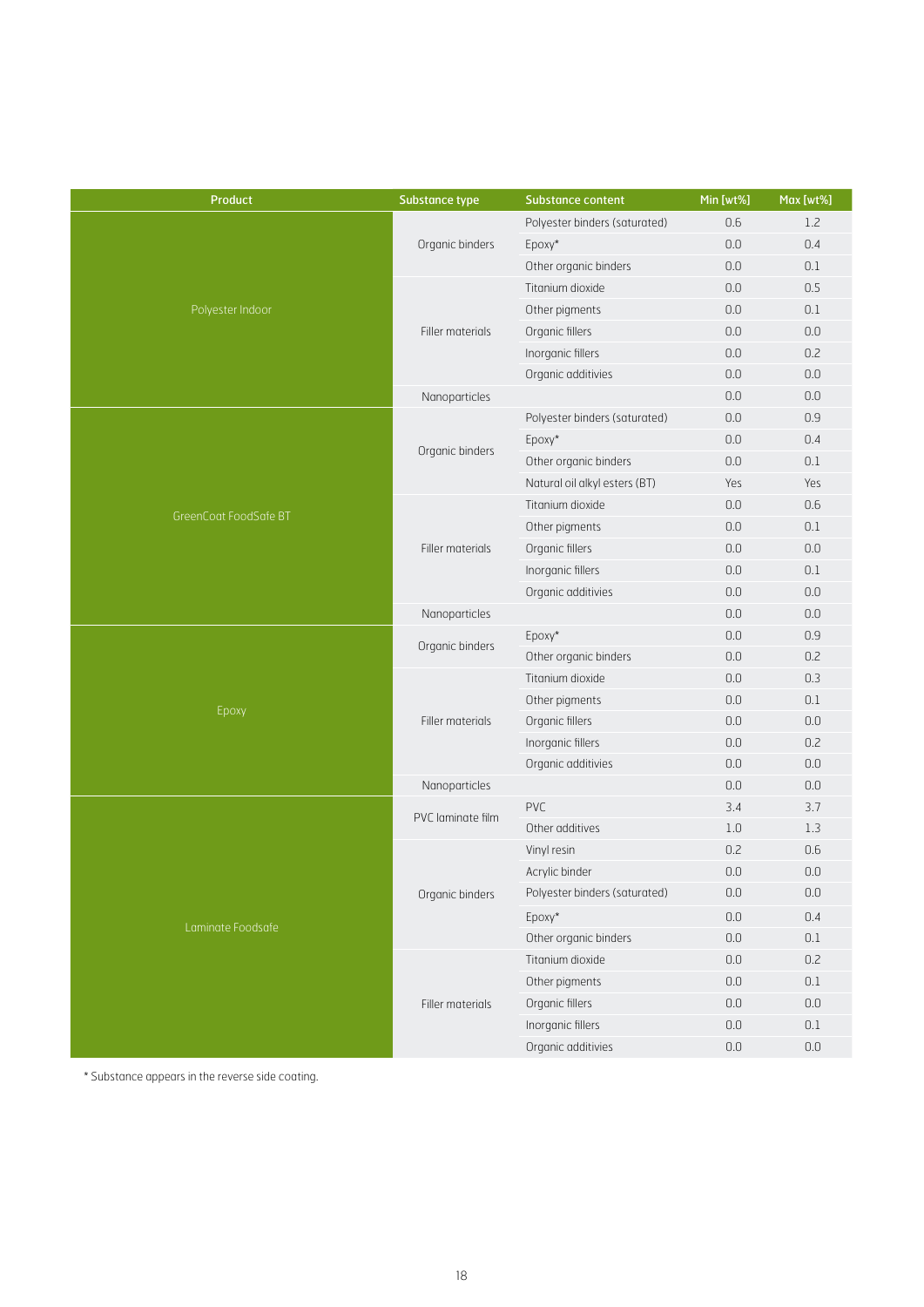| <b>Product</b> | <b>Substance type</b> | <b>Substance content</b>      | Min [wt%] | Max [wt%] |
|----------------|-----------------------|-------------------------------|-----------|-----------|
| Nova           | Organic binders       | Polyester binders (saturated) | 0.8       | 1.7       |
|                |                       | Epoxy*                        | 0.0       | 0.4       |
|                |                       | Other organic binders         | 0.0       | 0.1       |
|                | Filler materials      | Titanium dioxide              | 0.0       | 0.3       |
|                |                       | Other pigments                | 0.0       | 0.2       |
|                |                       | Organic fillers               | 0.0       | 0.0       |
|                |                       | Inorganic fillers             | 0.0       | 0.4       |
|                |                       | Organic additivies            | 0.0       | 0.0       |
|                | Nanoparticles         |                               | 0.0       | 0.0       |
| P200           | Organic binders       | PVC                           | 4.0       | 5.0       |
|                |                       | Plasticizers                  | 1.8       | 2.5       |
|                |                       | Epoxy*                        | 0.0       | 0.4       |
|                |                       | Other organic binders         | 0.0       | 0.1       |
|                | Filler materials      | Titanium dioxide              | 1.1       | 1.4       |
|                |                       | Other pigments                | $0.0\,$   | 0.1       |
|                |                       | Organic fillers               | 0.0       | 0.0       |
|                |                       | Inorganic fillers             | 0.1       | 0.3       |
|                |                       | Organic additivies            | 0.0       | 0.0       |
|                | Nanoparticles         |                               | $0.0\,$   | 0.0       |